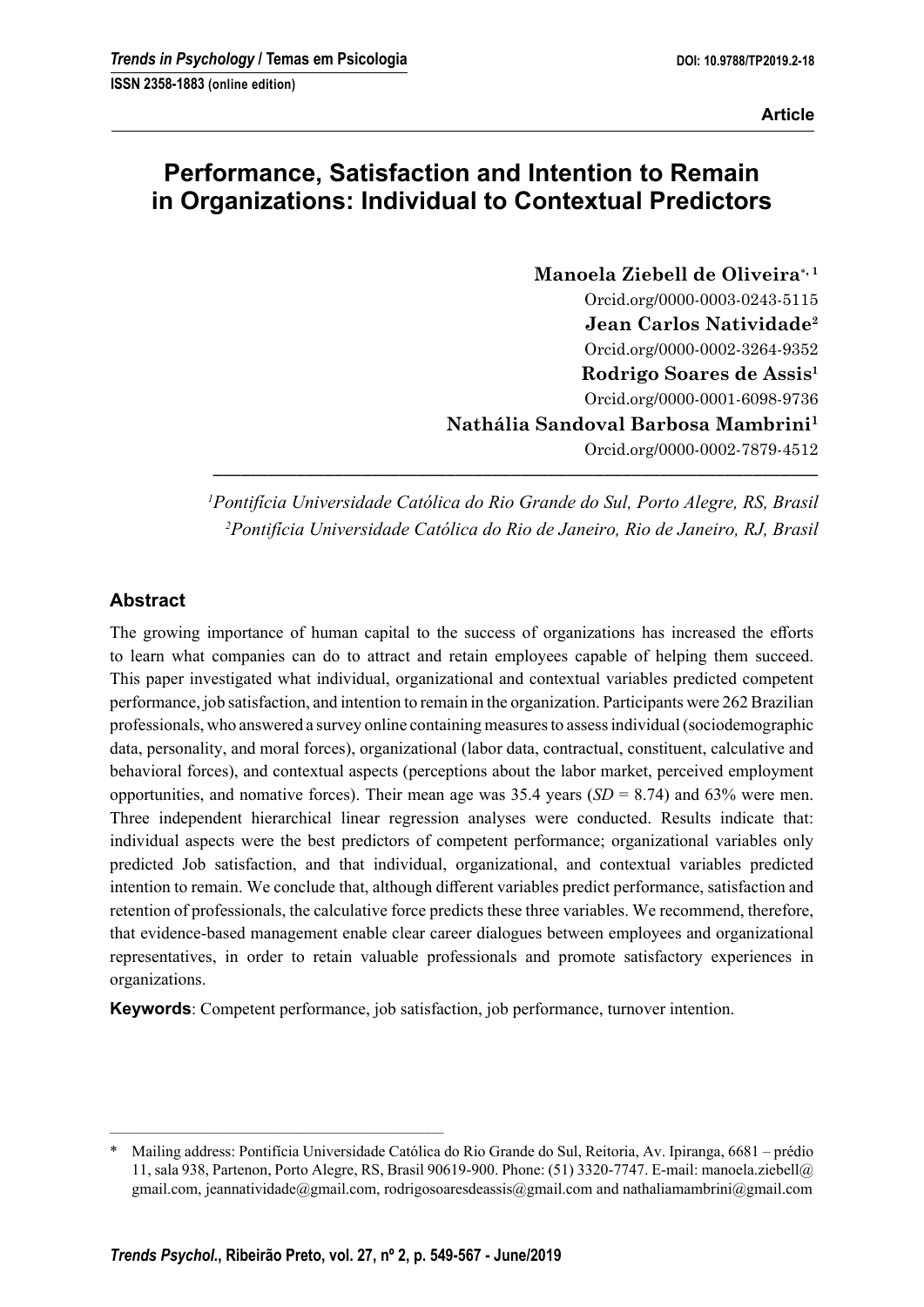# **Desempenho, Satisfação e Intenção de Permanecer nas Organizações: Preditores Individuais a Contextuais**

## **Resumo**

A crescente importância do capital humano para o sucesso das organizações tem aumentado os esforços para entender o que empresas podem fazer para atrair e reter funcionários capazes de ajudá-las a alcançar sucesso. Este artigo investigou quais variáveis individuais, organizacionais e contextuais eram preditoras de desempenho competente, satisfação no trabalho e intenção de permanecer na organização. Participaram do estudo 262 profissionais brasileiros, que responderam um questionário on-line contendo medidas para avaliar variáveis individuais (dados sociodemográficos, de personalidade, e forças morais), organizacionais (dados laborais, forças contratuais, constituintes, calculativas e comportamentais), e contextuais (percepção do mercado e de empregabilidade, e forças normativas). Os participantes tinham, em média, 35,4 anos de idade (*DP*=8,74), e 63% eram homens. Realizaram-se três análises independentes de regressão linear hierárquica. Os resultados indicaram que: aspectos individuais foram melhores preditores de desempenho competente; apenas variáveis organizacionais predisseram a satisfação no trabalho; variáveis individuais, organizacionais e contextuais predisseram a intenção de permanecer na empresa. Conclui-se que, embora diferentes variáveis predigam o desempenho, a satisfação e a retenção dos profissionais, a força calculativa prediz essas três variáveis. Assim, recomenda-se que uma gestão baseada em evidências promova diálogos claros sobre carreira a fim de reter profissionais valiosos e promover experiências satisfatórias nas organizações.

**Palavras-chave**: Desenvolvimento competente, satisfação no trabalho, desempenho no trabalho, intenção de *tunover*.

# **Desempeño, Satisfacción e Intención de Permanecer en las Organizaciones: Desde Predictores Individuales a Contextuales**

# **Resumen**

La importancia del capital humano para el éxito es responsable de aumentar los esfuerzos para entender cómo atraer y retener a empleados capaces de contribuir al éxito organizacional. Este artículo investiga qué variables individuales, organizacionales y contextuales predicen el desempeño competente, la satisfacción laboral y la intención de mantenerse en la organización. Participaron 262 profesionales, que respondieron un cuestionario online para evaluar variables individuales (datos sociodemográficos, de personalidad, y fuerzas morales), organizacionales (datos laborales, fuerzas contractuales, constituyentes, calculativas y comportamentales), y contextuales (percepción del mercado, de la empleabilidad, y fuerzas normativas). El promedio fue 35,4 años (*DE*=8.74), enseñanza media completa, y el 63% eran hombres. Fueron ejecutadas tres análisis independientes de regresión lineal jerárquica. Los resultados indican que: los aspectos individuales fueron los mejores predictores de desempeño competente; sólo las variables organizacionales predicen la satisfacción en el trabajo; las variables individuales, organizacionales y contextuales predijeron la intención de permanecer en la empresa. Se concluye que, aunque diferentes variables predigan desempeño, satisfacción y retención de los profesionales, la fuerza calculativa predice esas tres variables. Así, se recomienda que una gestión basada en evidencias promueva diálogos claros sobre la carrera para retener a profesionales valiosos y promover experiencias satisfactorias en las organizaciones.

**Palabras clave**: Desempeño competente, satisfacción en el trabajo, desempeño en el trabajo, intención de rotación.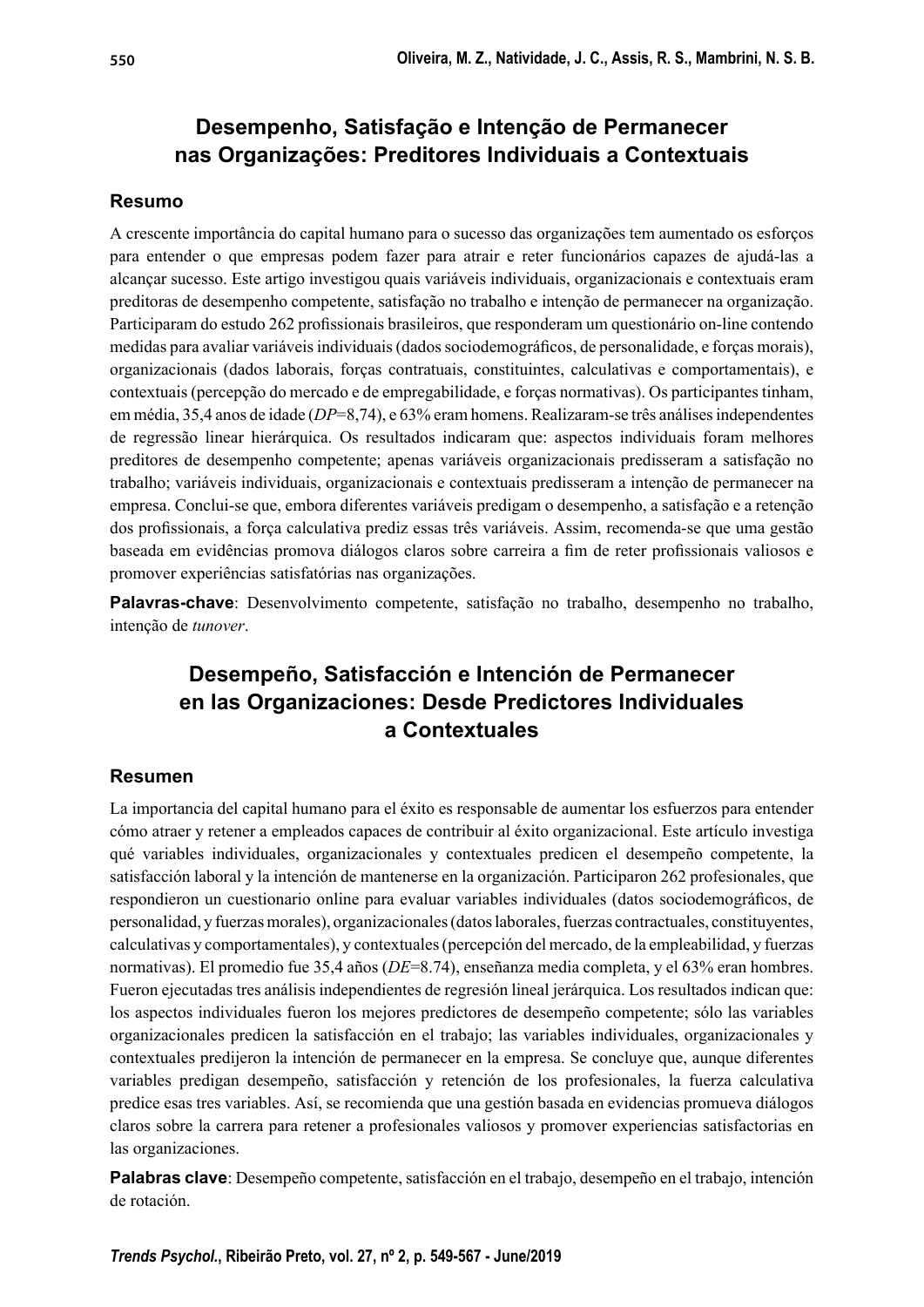Around year 2000, Positive Organizational Psychology (POP) emerged proposing that scientists and professionals should focus on positive aspects of job experiences (Luthans, 2002). However, only recently organizations have shifted their focus from traditional structures – that rely strongly on management control and economic principles related to cost reduction, efficiency and cash flow  $-$  to the management of human capital (Donaldson & Dollwet, 2013). In such context, managers identify the key to innovation, organizational performance and competitiveness in their employees, and therefore, for their business success. As a result, researchers like Bakker and Shaufelli (2008) have asked: What can companies do to attract and retain talented, creative, committed employees, able to help organizations to succeed? What are the working conditions that inspire professionals to join in organizations, commit to them, deliver results that exceed expectations, and remain in them despite of faced difficulties?

The aforementioned question suggests a literature gap - that scholars who study turnover and attachment to organizations have been trying to solve for more than one hundred years of research (Hom, Lee, Shaw, & Hausknecht, 2017) -, as well as remits to the three pillars that support positive psychology (Donaldson & Ko, 2010; Peterson & Byron, 2008). The first refers to individual strengths and virtues, such as creativity, talent, and performance. The second pillar refers to positive emotions, such as satisfaction or well-being at work. The third pillar concerns positive institutions, and its principle is the promotion of the first two pillars, making easier the flourishing of individuals (Donaldson & Ko, 2010; Peterson & Byron, 2008). Based on these three pillars, POP is defined as the scientific examination of positive experiences and individual characteristics, and their applicability to the working environment, with the purpose of explaining and predicting optimal individual and organizational performance, amplifying and enhancing psychosocial well-being, the quality of work and of organizational life (Donaldson & Ko, 2010; Salanova, Llorens, & Martinez, 2016). By doing this, it has the potential to affect, at the

same time, individuals, organizations and the contexts of which they are part.

This research aims at contributing to the theoretical and empirical debate on promotion of positive environments and institutions. Therefore, its main goal is to analyze possible predictors of the intention to remain in the organization and of job satisfaction – variables that represent the pillar of positive emotions – as well as competent performance – which fall into the pillar of individual strengths and virtues. Its secondary goal is to identify whether there are, and which are common predictors of target variables. At the end, we will point out how our results can be applied to organizational contexts in order approximate the fields of study of employee turnover and positive psychology, by indicating retention factors capable of also promoting more effective environments, the flourishing, and the well-being of workers.

The intention to remain in or to leave an organization is considered the best predictor of voluntary employee retention or turnover behavior (Hom et al., 2017). Literature indicates that intangible costs of voluntary turnover behaviors are high for individuals and teams, who need to reorganize and adapt to new working realities. The same applies to tangible costs to recruit, hire and train a single worker, which can range from 90% to 200% of annual salary allocated to the position (Allen, Bryant, & Vardaman, 2010). Considering this impact for organizations and professionals, it is natural to see increasing efforts to predict and promote the intention to remain and such behavior in professionals.

The interest in this subject is so large that, not only scholars, but also companies, like the LinkedIn (social network for professionals) do annual investigations on talent turnover rates. The results of the study published in 2018, with data referring to 10,000 professionals who switched jobs in 2017, for instance, showed that the main reason for job change, cited by 45% of the sample, was the concern about the lack of opportunities for advancement. The second and third reasons were, respectively, the dissatisfaction with the leadership of senior management (41%) and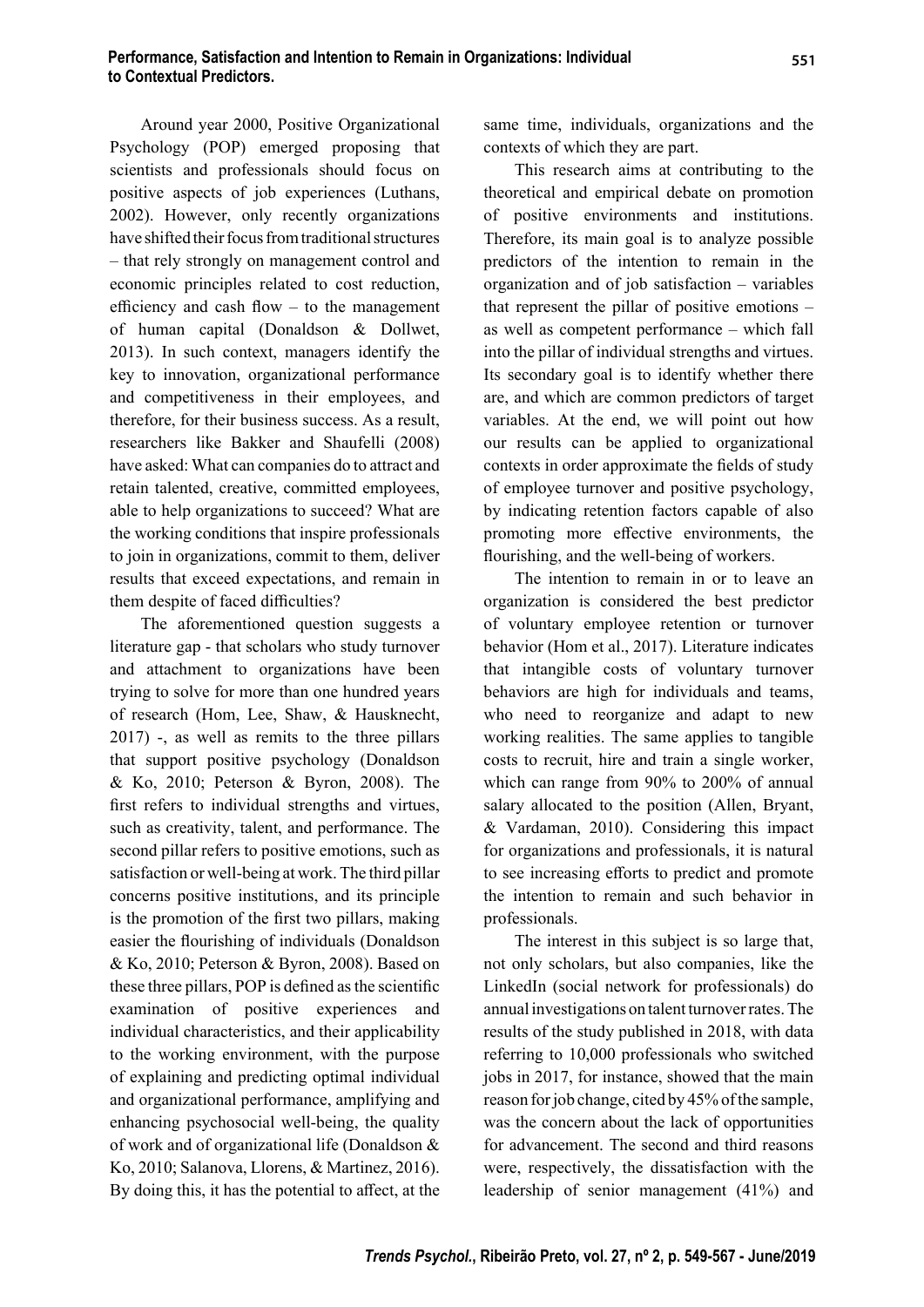with the work environment / culture (36%). The search for more challenging work was the fourth most cited reason (36%; Booz, 2018). These results suggest that when professionals realize that the opportunity to develop and show their talent in the organization where they work is unclear, and when they are not satisfied with it, they tend to be more likely to turnover.

Among several studies carried out with the purpose of surveying such intent and behavior, a specific one, performed by Maertz and Griffeth (2004), presented a conceptual framework, which explains, in a quite comprehensive, but rather parsimonious manner, why employees decide to leave or to stay in organizations. According to the authors, eight categories or motivational forces guide decisions like that. More specifically, events, memories and other cognitions would trigger conscious decisions about the organizational affiliation.

These decisions involve a cognitive process of self-asking and answering the following questions associated to motivational forces: (1) How do I feel working here? (2) What are the chances to achieve my goals in this organization in the future? (3) Do I have any obligation towards this organization if I decide to stay in it? (4) What would I lose if I left the organization? (5) Do I have better alternatives than working here? (6) What my family members and friends expect me to do? (7) Is moving to another company the right thing to do? and (8) How strong are my bonds with people in this organization? To Maertz and Griffeth  $(2004)$ , questions number 1, 2, 3, 4 and 8 refer to how the individual perceives the organization (organizational forces), questions 5 and 6 refer to how they perceive the context of which they are part outside the organization (contextual forces) and the question number 7 refers to the individual's values regarding job mobility (individual forces).

Most studies on employee turnover and retention consider only the organizational and contextual background to predict these phenomena, and leave a gap in literature with regard to individual variables (Griffeth, Hom,  $\&$ Gaertner, 2001). This idea is supported by Samad and Saufi (2017), who argue that the literature on

voluntary employee turnover evolved from the investigation of retention determinants – with an organizational focus – to a combination of organizational, non-organizational, economical, and environmental factors.

Samad and Saufi (2017) also point that among the variables that were most explored in traditional studies are job satisfaction, organizational commitment, performance, job searching and job opportunities. More contemporary studies, however, have begun to extend the retention model by investigating variables, such as work life balance, human resource management practices, organizational reputation and prestige. With regard to professionals with superior performance, Aguinis, Gottfredson, and Joo (2012) emphasize that interesting and challenging working activities, as well as differentiated salaries are causes of commitment and intention to remain in the organization.

Although included in the surveys on turnover and retention, the job satisfaction has unleashed its own line of research. Frequently, this variable is referred to as affectivity at the workplace or affective attachment of the individual with his/her job (Siqueira & Gomide, 2004). Studies on job satisfaction have shown some of its predicting variables: Organizational culture (Belias & Koustelios, 2014); perceptions of justice, support, reciprocity (Miao, Sun, Hou,  $\&$  Li, 2012); and affective attachment to the organization (Siqueira & Gomide, 2004). Besides being an indicator of the wellbeing of employees, the job satisfaction has been associated to a competent performance (Bitmiş & Ergeneli, 2013), and withholding of professionals (Griffeth et al., 2001; Li, Lee, Mitchel, Hom, & Griffeth, 2016; Oliveira, 2014).

Researches on job satisfaction grounded on positive psychology highlight the importance of this variable for the promotion of positive organizational outcomes. They also stress the significance of this variable in promoting opportunities so that employees have their basic needs met at work, thus keeping or increasing their happiness. Examples of this are the positive relationships between employee satisfaction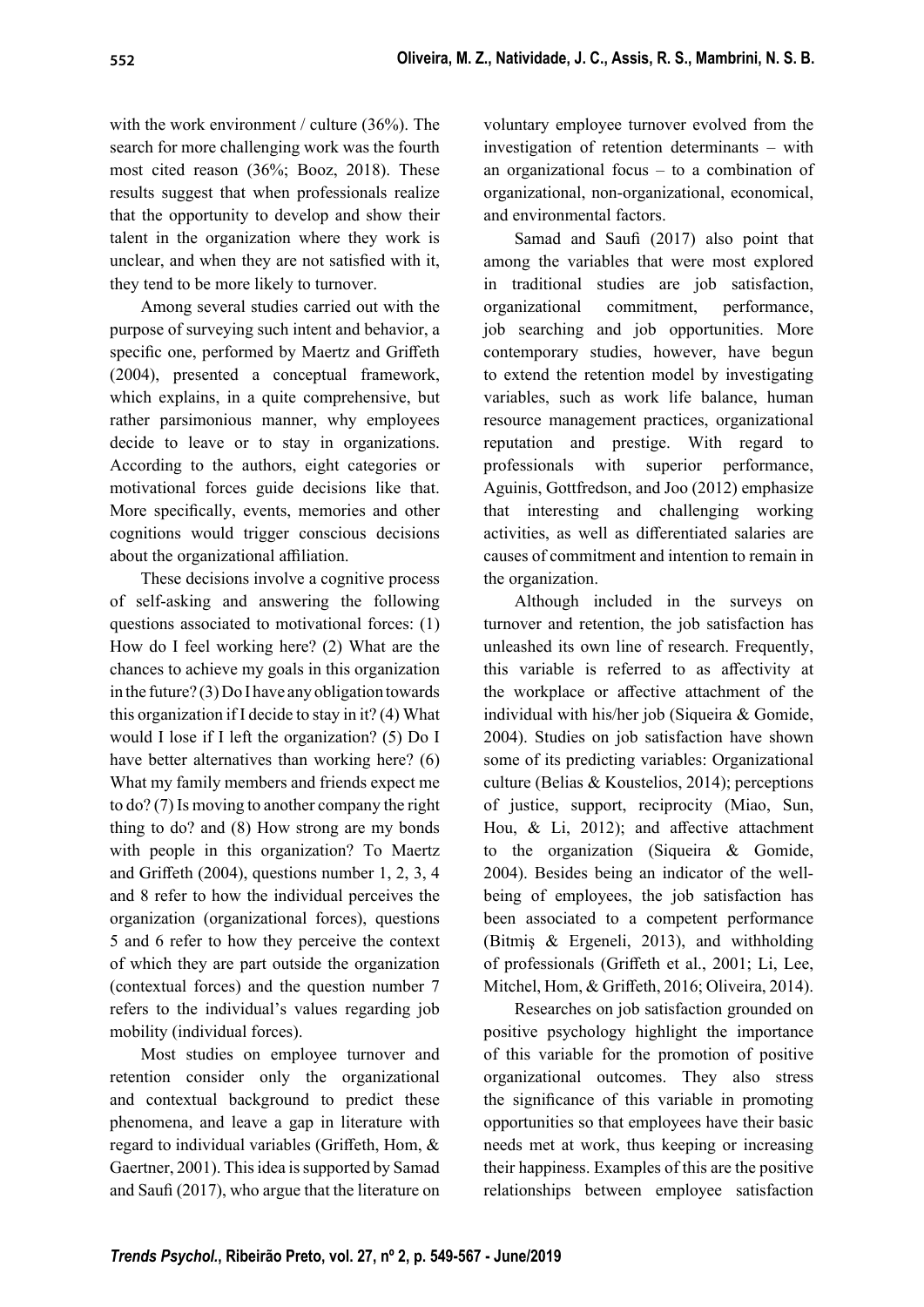and results across business units, including customer satisfaction, productivity, profit, and withholding of employees (Donaldson & Ko, 2010). Research shows that job satisfaction and embeddedness more strongly influence the intent to leave and job search behavior for individuals who are enthusiastic stayers (want to stay and can stay in the organization) and leavers (want to leave and can leave the organization) than for reluctant stayers (want to leave but feel they must stay), and leavers (want to stay but feel they must leave; Li et al., 2016).

The performance consists of knowledge and skills required to perform a specific job activity in the present, and the wisdom to succeed in the organization in the future (Bitmiş & Ergeneli, 2013). Some studies have showed positive relationships between job satisfaction and performance (Cerasoli, Nicklin, & Ford, 2014; Donaldson & Ko, 2010; Griffeth & Hom, 2001). Furthermore, in practical situations, as well as in literature, one of the longest-running debates is that of the "happy-productive worker", or the belief that a satisfied worker will be also a good performer (Carpini, Parker, & Griffin, 2017). However, the nature and direction of the relationship between satisfaction and performance are not clear for scholars (Bitmiş & Ergeneli, 2013).

A meta-analysis of the relationship among such variables showed that the uncorrected average correlation between job satisfaction and performance was  $r = .18$ , and may reach  $r = .30$ when corrected, or to be even higher when it is about working with complex activities (Judge, Thoresen, Bono, & Patton, 2001). The results of a study, which surveyed 88 Brazilian operational employees, suggest that individuals who have access to information about their performance have higher levels of job satisfaction (Souza & Beuren, 2018). Other studies suggest that this relationship may not be direct and that other variables may moderate it, such as psychological capital and trust on the management of the professional (Bitmiş & Ergeneli, 2013).

As with the job satisfaction, there have been several attempts to characterize and identify the background of competent performance. However, this is not a phenomenon with consensual definitions (Meyers, van Woerkom, & Dries, 2013; Oliveira, Natividade, & Gomes, 2013). Despite theoretical and empirical attempts, a gap in defining objectively and measurably competent performance has made difficult to identify individuals able to issue it (Oliveira et al., 2013). Even though, one can find extensive literature on high-performance, high talent, high potential, etc. This is because finding individuals with the best deliveries is a goal of organizations, especially in the current "war for talents" context (Oliveira et al., 2013).

Among the publications on this subject, there is a trend towards the investigation of the individual performance background, focusing on features such as reasoning, personality, perception of leadership styles, participation in decision-making, job involvement, creativity and commitment (Coelho, 2009). Although this trend reflects a view that there are innate characteristics that would lead to better performance (Meyers et al., 2013), some researchers suggest that acquired or developed characteristics and contextual aspects would also result in competent performances (Meyers et al., 2013; Oliveira et al., 2013; Rodrigues & Rebelo, 2013). Examples of these characteristics are leadership skills, performance, knowledge and values (Oliveira et al., 2013).

One can notice that three target variables of this study – performance, satisfaction, and intention to remain – are related to each other, although the nature of their relationship is not clear or consensually defined by previous research. In addition to that, considering that Positive Psychology is the science that investigates wellbeing – which may be measured in relation to positive emotion, engagement, meaning, positive relationships and accomplishment – (Donaldson, Dollwet, & Rao, 2015), it is clear that identifying the antecedents of these variables is of interest for POP and other HR practitioners. Thus, we believe that the significance of the present research lies on the following facts: (1) it is an empirical paper, (2) which points out results that are significant to practices associated to selection, management and retention of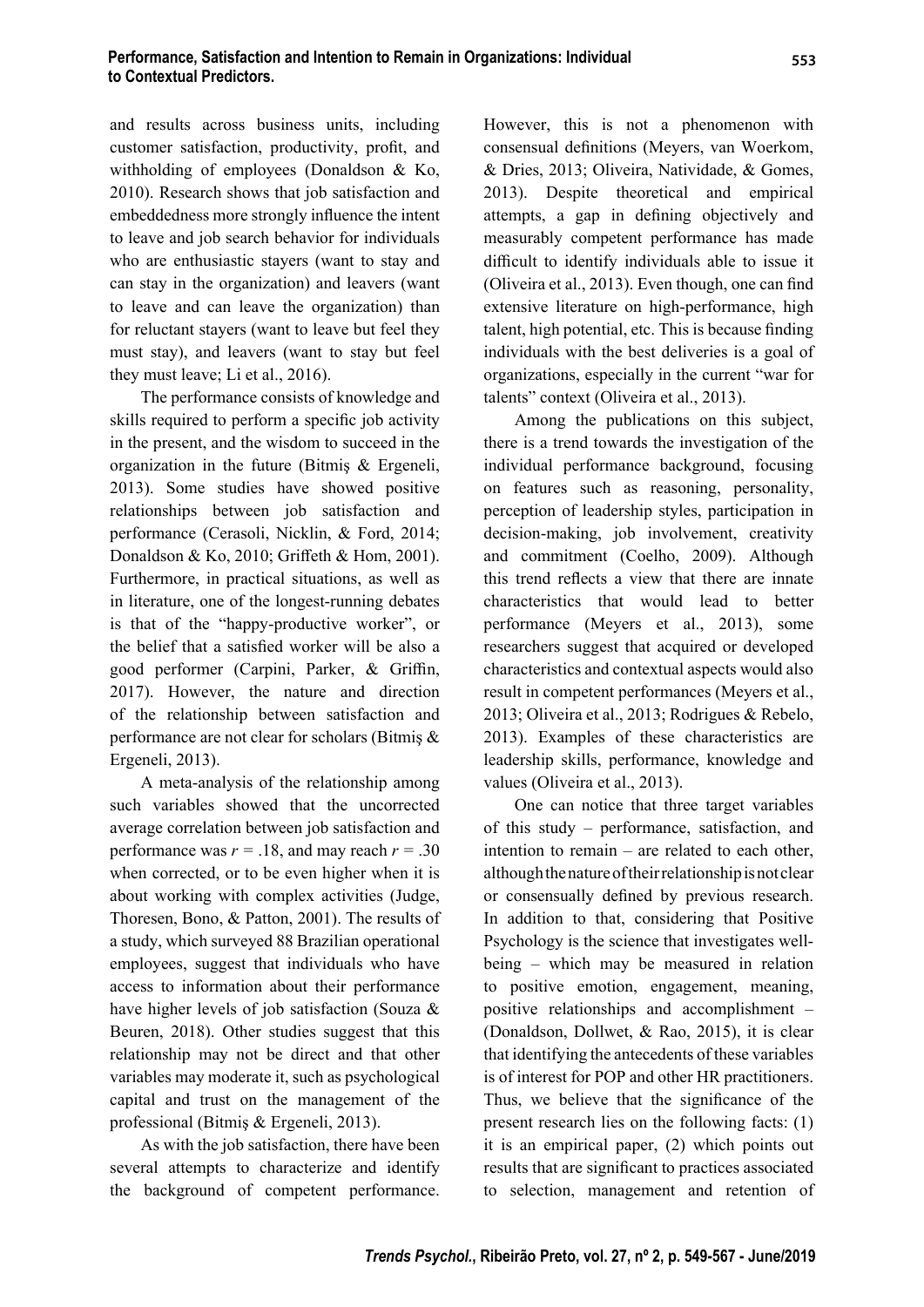professionals in organizations. According to Donaldson and Ko (2010), only 34% of papers on POP, published between 2001 and 2009, result from empirical studies. A literature review on positive psychology, which analyzed studies produced from 2009 to 2013, indicated that 35% of the empirical investigations used samples of adults (Donaldson et al., 2015). Mills, Fleck, and Kozikowski (2013) add that despite the fact that positive psychological principles have become increasingly prevalent in the workplace, the field still lacks a comprehensive and practice-based overview of POP. This shows that, regardless of the effort to find evidences that confirm or refute theoretical statements in positive psychology, it remains being a field under development and, as such, it lacks empirical studies to establish itself as a solid discipline.

#### **Method**

#### *Participants*

Two hundred sixty-two Brazilian professionals, mean age 35.4 (*SD* = 8.74; *Min* = 20 years, and *Max* = 66 years) participated in this study, 63% being men. They were mostly from the South of Brazil, 76.3%; 19.5% were from the Southeast; 1.5%, from Northeast; 1.1%, from North; 0.8%, from Midwest; and 0.8% were not at Brazil. Participants had finished at least the high school, of which 15.3% had incomplete undergraduate level; and 73.4% had a higher education level. They occupied different positions in organizations encompassing the following segments: 51.1% worked for manufacturing industries, 41.8% worked for services industry; 5.78% in trade; and the remaining 1.32% did not inform their area of expertise.

#### *Instruments*

We used a self-applicable online questionnaire made available on the Internet. In addition to socio-demographic questions and questions associated to the professional lives of the respondents, the questionnaire also included psychometric scales to assess three target variables: competent performance, job satisfaction, and intention to remain in the organization. We

also used instruments to assess possible correlated variables, which configured individual, organizational and contextual aspects.

Most of the scales used in this study compose the Turnover and Attachment Motives Survey (TAMS). This instrument was proposed by Maertz and Griffeth (2004) and validated for use with Brazilian professionals by Oliveira, Beria, and Gomes (2016). It aimed to be, at the same time, the most comprehensive and parsimonious, measure of turnover and attachment motives and there is evidence of its suitability for understanding and managing turnover intention and its antecedents among employees (Oliveira et al., 2016). Next, we provide detailed information on the scales.

#### **Target Variables**.

*Competent performance*. We used the Talent in Organizations Scale (Oliveira et al., 2013). This scale measures three dimensions associated to performance in organizations. In this paper, we used only the sub-scale related to the quality of work developed in organizations  $(\alpha = .84)$ . Such dimension is about the perception of performance of working activities with excellence, high quality of the developed work, or its final product. Eight items presented as statements make up the subscale, and the participants answer, on a five-point scale, about how much these items characterize them properly.

*Job Satisfaction*. The Affective Force scale of the Inventory of Motivations to Remain in and to Leave Organizations used (TAMS; Maertz & Boyar, 2012) was adapted to Brazil by Oliveira, et al. (2016). This scale assesses the perception of satisfaction of being part of the organization, and the feeling of being a member of it. The scale consists of five items presented as statements, and the participants answered how much they agreed with them  $(\alpha = .93)$ .

*Intention to remain*. We used an adaptation of Lambert's & Hogan's scale (2008), adapted to Brazil by Oliveira (2014), which evaluates the intent to leave or to remain in the organization in a near future. The instrument consists of four affirmations, which participants answer, based on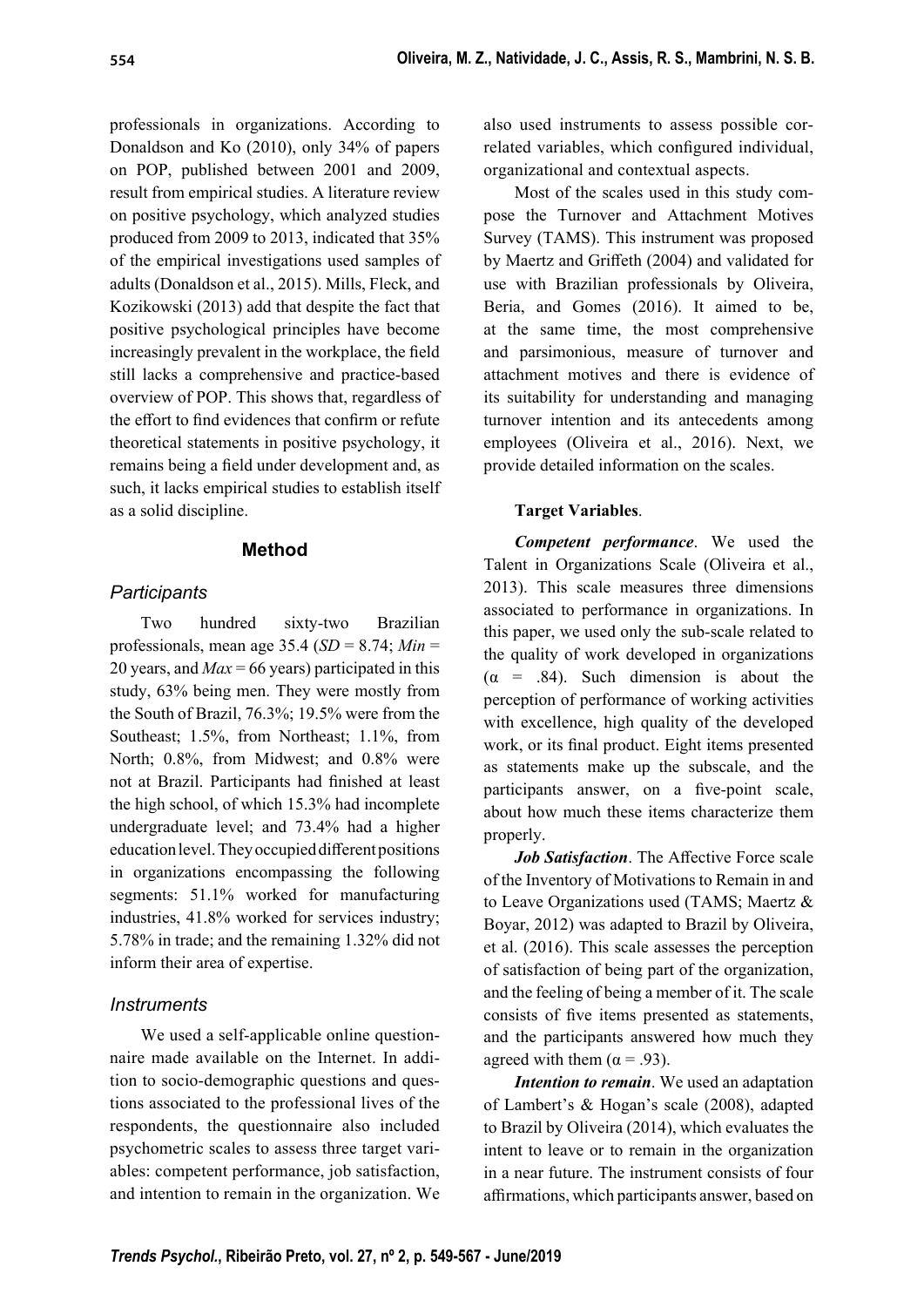a five-point scale ( $\alpha$  = .89). High scores evidence high levels of intent to leave the organization. Therefore, in this study, we reversed the scores to compute the intention to remain.

#### **Correlate Variables**.

### *Individual aspects*.

Socio-demographic questions were used, such as age, gender, marital status (single or married/common-law marriage), if the participant had children (yes or no) as well as the scales described hereinafter.

*Reduced Five Personality Factors Measure* (Hauck, Machado, Teixeira, & Bandeira, 2010*).* It assesses personality traits according to the template of five major factors: Extraversion, Socialization, Conscientiousness, Neuroticism and Openness. The instrument is made up of 25 items, five for each factor, presented as adjectives, and the participants answer how much they characterize them properly, on a fivepoint scale ( $\alpha$  = .61 to  $\alpha$  = .83).

*Moral Force* (Maertz & Boyar, 2012). The scale adapted to Brazil by Oliveira et al. (2016) assesses attitudes regarding staying in a single organization throughout life. It has two dimensions: one that measures the attitude pro turnover, with five items, named Withdrawal (Brazilian's version,  $\alpha = .74$ ), and another proattachment approach, with four items, named Attachment (Brazilian's version,  $\alpha$  = .80). Items are affirmations and participants indicate how much they agree with them, on a five-point scale.

## *Organizational Aspects*.

We asked questions about professional life, such as current salary (in Reais), number of hours worked per week, number of pay raises in the last three years, number of promotions received in the last three years. In addition, the following scales, all of them proposed by Maertz and Boyar (2012) and adapted to Brazil by Oliveira et al. (2016), were applied (reliability information and number of items presented below refer to the Brazilian version of the instrument).

*Contractual Force.* Measures two dimensions of an assessment of the psychological contract with the organization. One dimension measures the need to repay the organization for compliance with the psychological contract, with four items, named Obligation ( $\alpha$  = .89). The other is about the perception of the psychological contract breach by the organization, with three items, named Violation ( $\alpha$  = .79). The items are statements and the participants needed to answer how much they agreed with them, on a five-point scale.

*Constituent Force – Coworkers*. It assesses a review of the relationships established with coworkers in the organization. It is made up of three dimensions (two in the Brazilian version of the instrument). The Affective  $+$ Continuance dimension measures the degree to which professionals like, or have affinity with their coworkers, as well as the extent to which relationships established with coworkers can bring personal benefits. It contains seven items and consists ( $\alpha$  = .74). The Normative dimension relates to an expectation not to disappoint coworkers, and is made up of four items ( $\alpha$  = .71). Items are affirmations, and the participants needed to answer how much they agree with them, on a five-point scale.

*Constituent Force – Supervisor*. This scale is very similar to the above-described Constituent Force – Coworkers, except for the fact that it assesses the relationships established with supervisors. Dimensions and numbers of items are identical to Constituent - Coworkers, the internal consistency coefficients were: Affective + Continuance,  $\alpha$  = .91; Normative,  $\alpha$  = .66.

*Calculative Force*. It assesses the extent to which professionals realize being possible achieving their career goals and life values, taking into account their current organizations and prospecting the future  $(\alpha = .90)$ . The measurement consists of six items under a statement format, and the participants needed to answer how much they agreed with them, on a five-point scale.

*Behavioral Force*. It measures an assessment of costs arising from a possible leave from the organization. The instrument assesses three dimensions. One relates to the perception of tangible losses arising from a leave from the organization, such as wage reductions, loss of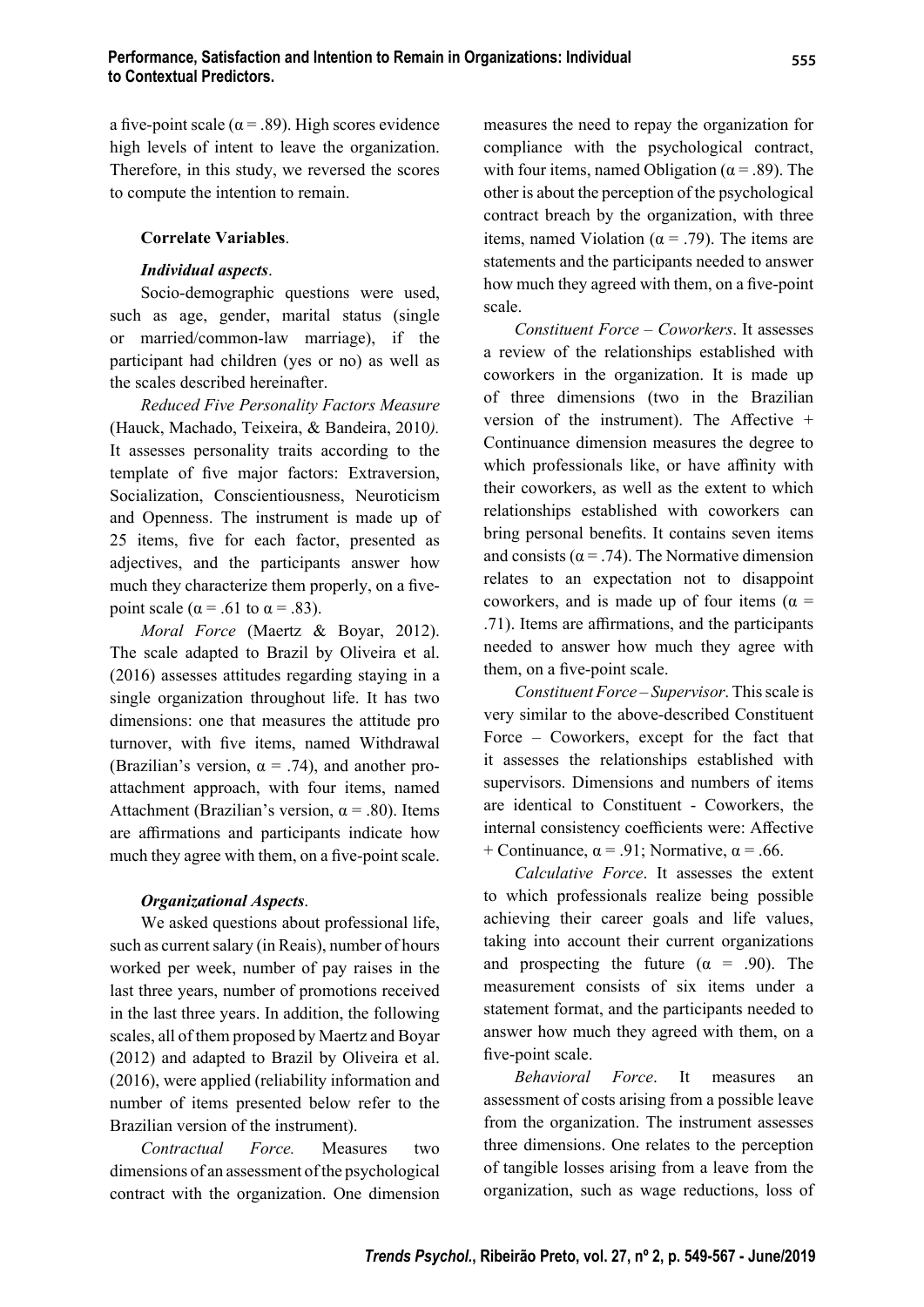benefits, etc., which is named Tangible Costs and is made up by six items ( $\alpha = .66$ ). The second one relates to psychological losses, such as losing friends within the company, named Psychological Costs, and consists of five items  $(\alpha = .64)$ ; and the third dimension regards the realization of personal efforts to be made in order to leave the organization, is made up of four items and is named Inertia ( $\alpha$  = .76). Items are affirmations, and the participants needed to answer how much they agreed with them, on a five-point scale.

# *Contextual Aspects*.

We applied a question about how the participant perceived the opportunities at the job market: If he/she received, a job offer considered interesting in terms of compensation or position in the last 12 months (yes or no). In addition to this question, we used the following instruments:

*Employment Opportunity Index –* EOI (Morse, Weinhardt, Griffeth, & Oliveira, 2014). It assesses perceptions about mobility options in the job market. It consists of five dimensions: (1) Ease of Movement approaches the number of mobility alternatives (three items;  $\alpha = .76$ ); (2) Desirability of Movement evaluates the judgment about the quality of alternatives (three items;  $\alpha = .85$ ); (3) Crystallization of Alternatives concerns the perception of concrete offers that enable mobility (two items;  $\alpha = .82$ ); (4) Networking is related to the perception of access to contacts able to make easier finding mobility opportunities (three items;  $\alpha = .76$ ); (5) Mobility is a dimension on the perception of the ease to perform spatial displacements to take a new job (three items;  $\alpha = .73$ ). The items are affirmations, and the participants needed to answer how much they agreed with them, on a five-point scale.

*Normative Force* (Maertz & Boyar, 2012; Oliveira et al., 2016). It accesses two dimensions on perceptions of relatives' and friend's attitudes towards a possible leave from the organization. One dimension concerns the participant's family attitude, with five items, named Family ( $\alpha$  = .81); and the other is related to the attitude of friends, with five items, named Friends ( $\alpha$  = .80). The participants had to indicate how much they agree with each of the statements, on a five-point scale.

# *Procedures of Data Collection*

Participants who were part of the social networking of the research team were recruited by personal emails, and invitations were made available on social and working networks for other potential participants. The invitations included a brief description of the study, information about the researchers and a link to the questionnaire available on an Internet address. The questionnaire's first page presented the Term of Informed Consent. Participants who consented expressed their agreement on the first page, and were redirected to other parts of the questionnaire. The time needed to finish completing the questionnaire was of about 30 minutes.

The participants included in the sample were older than 18 years, were currently employed, worked for at least one year in the same organization, and agreed to the Term of Informed Consent. The participants who did not conclude the questionnaire were excluded from the sample. This research was conducted in accordance with ethical guidelines for research with human beings. It was approved by the Ethics Committee for Research with human beings of the Psychology Institute of Federal University of Rio Grande do Sul, under the protocol n. 21665.

# *Procedures of Data Analysis*

At first, we calculated the mean and standard deviations of the study variables. Then, the Pearson correlations among Competent performance, Job satisfaction, Intention to remain and the other variables were investigated in order to select the ones to be included in predictive models. Due to the large number of variables investigated, those which showed significant correlations with Competent performance, Job satisfaction, and Intention to Remain were included as predictors in their hierarchical multiple regression analysis, enter method. The variables were included in the model in three steps, the first one included the variables related to individual aspects of the participants,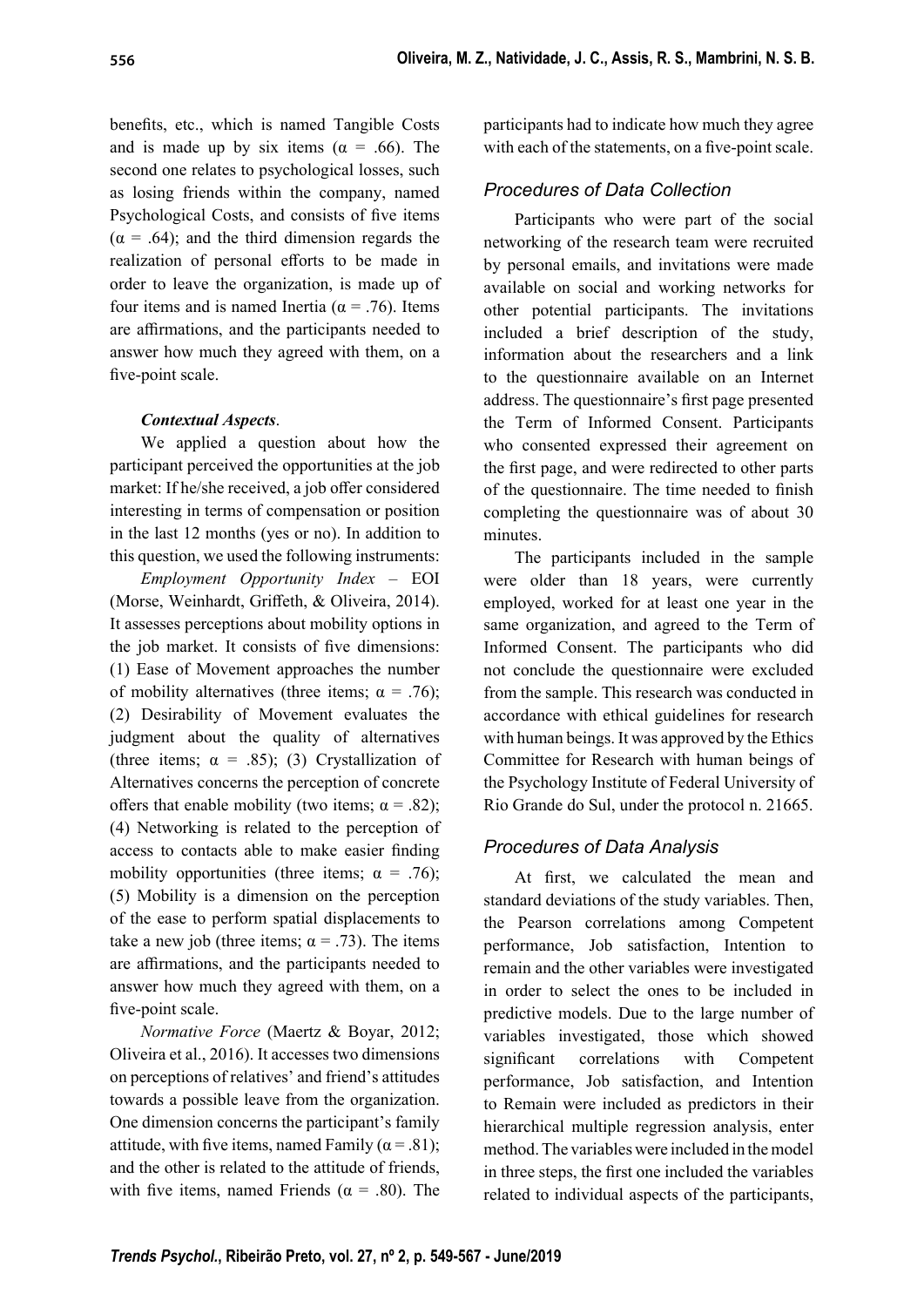the second one, those related to organizational aspects, and the third one included those with a broader social context. The hierarchical analysis was performed in order to characterize the importance of individual, organizational and contextual aspects as a set of explanatory variables of the target constructs. To conduct the analysis, all of the data missing (2.19% of the unanswered questions) were substituted by the mean of series.

## **Results**

Initially, we calculated the means, standard deviation and correlations coefficients among targets and Individual, Organizational and Contextual variables, which are showed in Table 1.

For Competent Performance, the following personal variables showed significant positive correlations: Age, Agreeableness, Extraversion, Conscientiousness, Openness to experience; while the variables coefficients Neuroticism, and having children had negative coefficients. The following organizational variables showed positive correlations Constituent Coworkers Force – Affective, Calculative Force, having had at least one promotion in the past three years. The following contextual variables showed positive correlations: EOI – Networking, EOI – Desirability Movement, EOI – Crystallization of Alternatives.

For Job Satisfaction, the following personal variables showed significant positive correlations: Conscientiousness, Moral Force – Attachment, and being married; and the following had negative coefficients: Neuroticism, Moral Force – Withdrawal, having children. The following organizational variables showed positive correlations: Salary, Contractual Force – Obligations, Constituent Coworkers Force  $-$  Affective, Constituent Supervisor Force  $-$ Continuance, Constituent Supervisor Force – Affective, Calculative Force, Behavioral Force -Inertia, Behavioral Force – Psychological Costs; and the following, had negative coefficient: Contractual Force – Violation. The following contextual variables showed positive correlations EOI – Ease Movement, EOI - Mobility; and the

following, had negative coefficients: Normative Force – Family, Normative Force – Friends, EOI – Desirability Movement, EOI – Crystallization of Alternatives.

For Intention to Remain, the following personal variables showed significant negative correlations: Neuroticism and Moral Force – Withdrawal. The following organizational variables showed positive correlations: Salary, Contractual Force – Obligations, Constituent Coworkers Force – Affective, Constituent Supervisor Force – Continuance, Constituent Supervisor Force – Affective, Calculative Force, Behavioral Force – Inertia, Behavioral Force - Psychological Costs.

Having had at least one promotion and more than three salary increases in the past three years. The following had a negative coefficient: Contractual Force – Violation. The following contextual variable showed positive correlation: having received interesting job offers in the past year; and the following negative coefficient Normative Force – Family, Normative Force – Friends, EOI – Desirability Movement, EOI – Crystallization of Alternatives.

## *Hierarchical Linear Regressions*

Tables 2 to 4 show, respectively, the hierarchical linear regression analysis of predictors of Competent Performance, Job Satisfaction and Intention to Remain in the Organization. It is noteworthy that in the Competent performance predictive model, as shown in Table 2, the individual aspects were those that contributed most to explain the variance of the phenomenon (21%), which suggests that performance is mainly associated with individual characteristics, more specifically, personality traits. It is important to stress, however, that even though most contextual aspects did not add much to the explained variance (2%), calculative forces did contribute positively. This variable refers to the perceptions individuals have about their chances for achieving personal goals and fulfilling their own values in one organization, which suggests that seeing a clear future ahead in the organization might contribute to performance.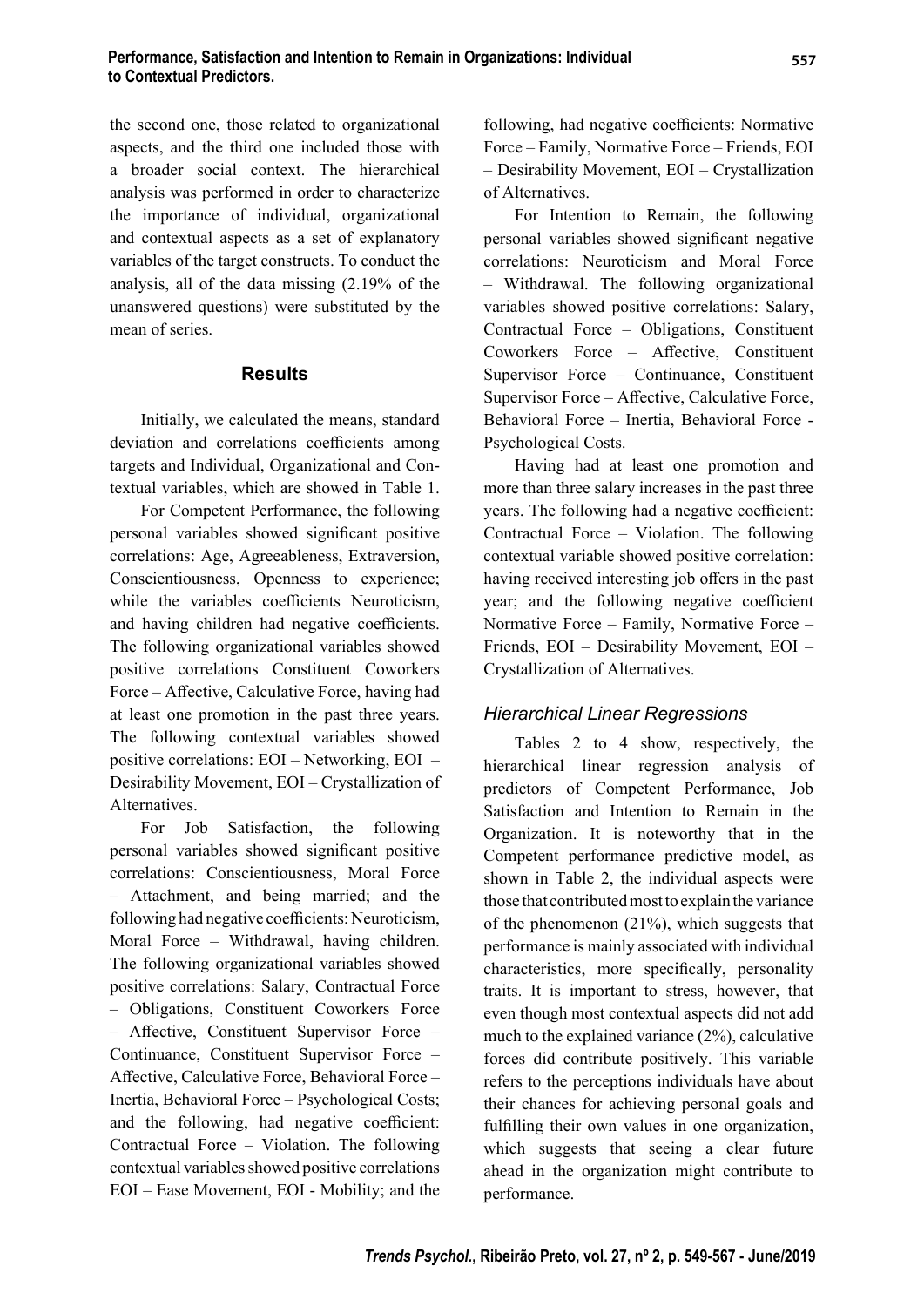| <b>Variables</b>                                 |                  |                  |        |              |                |          |  |
|--------------------------------------------------|------------------|------------------|--------|--------------|----------------|----------|--|
|                                                  |                  |                  |        | Correlations |                |          |  |
|                                                  | $\boldsymbol{N}$ | $\boldsymbol{M}$ | SD     | $\mathbf{1}$ | $\overline{2}$ | 3        |  |
| 1- Competent performance                         | 262              | 3.75             | 0.64   | $-$          |                |          |  |
| 2- Job Satisfaction                              | 257              | 3.86             | 0.95   | .07          |                |          |  |
| 3- Intention to remain                           | 262              | 3.23             | 1.30   | $-.12$       | $.58**$        |          |  |
| <b>Individual Variables</b>                      |                  |                  |        |              |                |          |  |
| Age                                              | 262              | 35.4             | 8.75   | $.16**$      | .12            | .09      |  |
| Agreeableness                                    | 251              | 4.05             | 0.57   | $.23**$      | .09            | .03      |  |
| Extraversion                                     | 251              | 3.73             | 0.77   | $.20**$      | .08            | $-.07$   |  |
| Neuroticism                                      | 251              | 2.29             | 0.73   | $-.22**$     | $-.26**$       | $-.21**$ |  |
| Conscientiousness                                | 251              | 4.32             | 0.47   | $.33**$      | $.16*$         | .06      |  |
| Openness to experience                           | 251              | 3.16             | 0.73   | $.27**$      | $-.002$        | $-.11$   |  |
| Moral Force - Attachment                         | 259              | 2.94             | 0.82   | .06          | $.16**$        | .09      |  |
| Moral Force - Withdrawal                         | 259              | 2.90             | 0.75   | .09          | $-.23**$       | $-.30**$ |  |
| Gender (male)                                    | 262              | 63.0%            |        | $-.11$       | $-.10$         | $-.01$   |  |
| Marital status (married)                         | 262              |                  | 70.2%  | .11          | $.16**$        | .05      |  |
| Have children (yes)                              | 262              | 43.1%            |        | $-.15*$      | $-.13*$        | $-.08$   |  |
| Organizational Variables                         |                  |                  |        |              |                |          |  |
| Salary (BRL)                                     | 236              | 5537.9           | 3353.6 | .09          | $.25**$        | $.28**$  |  |
| Working hours per week                           | 223              | 45.6             | 8.64   | .03          | .02            | .03      |  |
| Contractual Force - Obligation                   | 257              | 3.03             | 0.96   | $.08\,$      | $.60**$        | $.46**$  |  |
| Contractual Force - Violation                    | 257              | 2.47             | 1.19   | .01          | $-0.35**$      | $-.38**$ |  |
| Constituent Coworkers Force - Affective          | 257              | 4.04             | 0.69   | $.18**$      | $.27**$        | $.13*$   |  |
| <b>Constituent Coworkers Force - Continuance</b> | 257              | 2.91             | 0.77   | .02          | .09            | .10      |  |
| Constituent Coworkers Force - Normative          | 257              | 2.31             | 0.77   | .06          | $-.07$         | $-.10$   |  |
| Constituent Supervisor Force - Continuance       | 257              | 2.85             | 1.10   | .03          | $.41**$        | $.28**$  |  |
| Constituent Supervisor Force - Normative         | 257              | 2.58             | 0.85   | $.08\,$      | .09            | $-.10$   |  |
| Constituent Supervisor Force - Affective         | 257              | 3.61             | 0.98   | .04          | $.48**$        | $.28**$  |  |

Calculative Force 259 3.38 1.07 .16\*\* **.63\*\* .59\*\***

Behavioral Force - Tangible Costs 259 2.63 0.84 .07 .08 .09 Behavioral Force - Inertia 259 3.06 0.99 -.04 .19\*\* .26\*\* Behavioral Force - Psychological Costs 259 3.68 0.79 .10 **.56\*\* .43\*\*** At least one promotion in the past three years (yes) 262 55.7% .09\* .05 .18\*\* More than three raises in the past three years (yes)<sup>†</sup> 262 16.8% .06 .08 .14\*

**Table 1**

**Means, Standard-Deviation and Correlations among Targets and Individual, Organizational and Contextual Variables**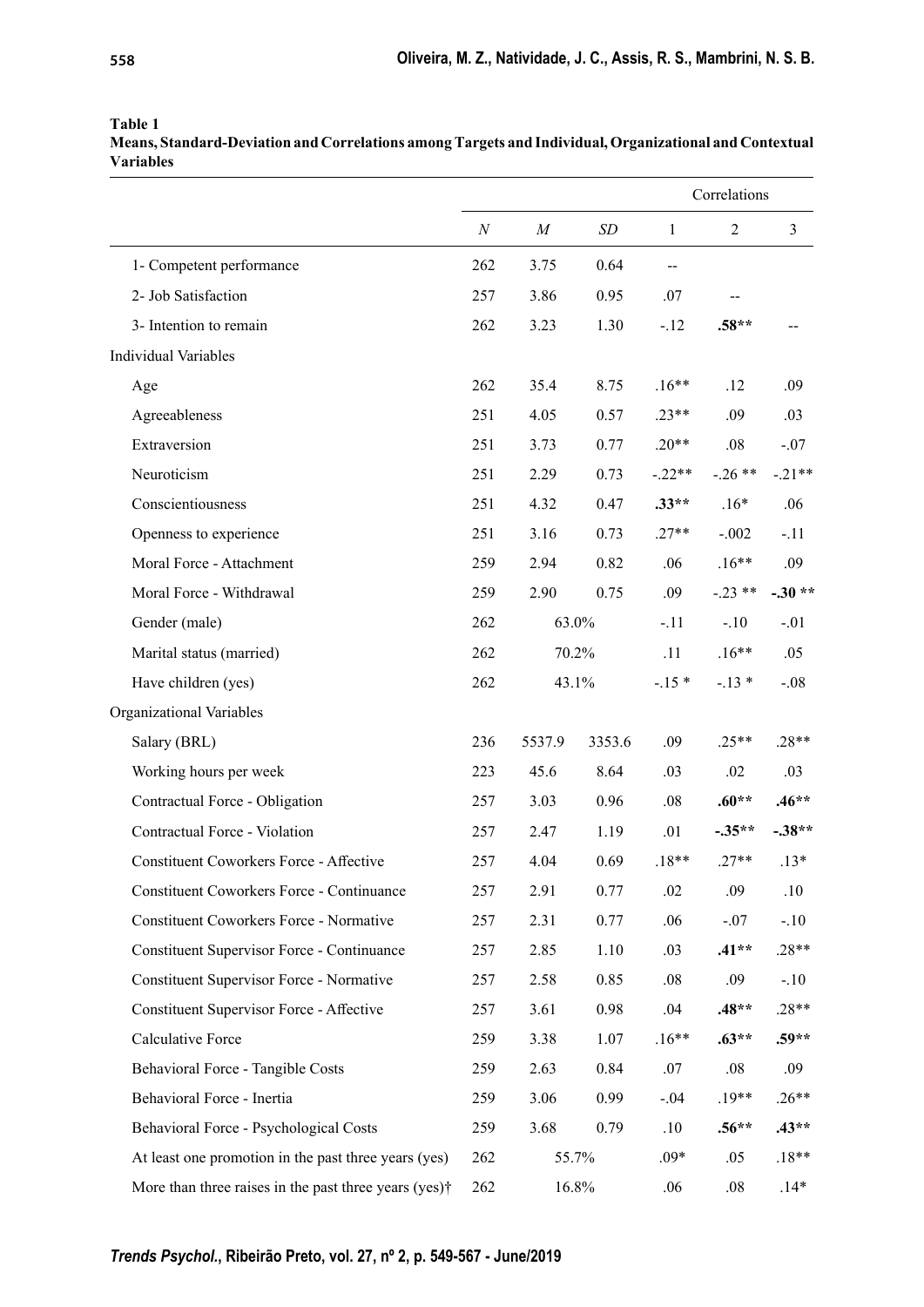## **Performance, Satisfaction and Intention to Remain in Organizations: Individual to Contextual Predictors.**

| Contextual Variables                          |     |       |      |         |         |          |
|-----------------------------------------------|-----|-------|------|---------|---------|----------|
| Normative Force - Family                      | 257 | 2.62  | 1.06 | .07     | $-13*$  | $-26$ ** |
| Normative Force - Friends                     | 257 | 2.30  | 0.99 | .10     | $-43**$ | $-.57**$ |
| EOI - Networking                              | 257 | 3.78  | 0.86 | $.26**$ | .09     | .01      |
| EOI - Ease of Movement                        | 257 | 3.66  | 0.83 | .09     | $.18**$ | .09      |
| EOI - Desirability of Movement                | 257 | 3.25  | 0.91 | $22**$  | $-.14*$ | $-.30**$ |
| <b>EOI</b> - Crystallization of Alternatives  | 257 | 2.25  | 1.16 | $.13*$  | $-14*$  | $-29**$  |
| EOI - Mobility                                | 257 | 3.68  | 1.11 | .04     | $.13*$  | .01      |
| Interesting job offers in the past year (yes) | 262 | 66.8% |      | $-.11$  | .06     | $.18**$  |
|                                               |     |       |      |         |         |          |

*Note.* \*  $p$ < .05, \*\*  $p$ < .01. Pearson's coefficients equal or greater than .30 are in boldface. † We used that criterion because the Brazilian Labor Law determines the need of at least one raise per year.

### **Table 2 Hierarchical Linear Regression Analysis of Predictors of Competent Performance**

|                                                | Step 1    | Step 2    | Step 3    |
|------------------------------------------------|-----------|-----------|-----------|
|                                                | β         | $\beta$   | $\beta$   |
| <b>Individual Variables</b>                    |           |           |           |
| Age                                            | .07       | .10       | .10       |
| Agreeableness                                  | .06       | .06       | .05       |
| Extraversion                                   | $.12*$    | $.14*$    | $.12*$    |
| Neuroticism                                    | $-.11$    | $-.07$    | $-.07$    |
| Conscientiousness                              | $.25***$  | $.24***$  | $.24***$  |
| Openness to experience                         | $.20**$   | $.20**$   | $.16**$   |
| Have children (yes=1; no=0)                    | $-.02$    | .002      | .002      |
| Organizational Variables                       |           |           |           |
| <b>Constituent Coworkers Force - Affective</b> |           | .04       | .01       |
| <b>Calculative Force</b>                       |           | $.12*$    | $.13*$    |
| Promotions in the past three years             |           | .09       | .07       |
| <b>Contextual Variables</b>                    |           |           |           |
| <b>EOI</b> - Networking                        |           |           | .06       |
| <b>EOI</b> - Desirability of Movement          |           |           | .07       |
| EOI - Crystallization of Alternatives          |           |           | .05       |
| $R^2$                                          | .21       | .23       | .25       |
| $\cal F$                                       | $9.60***$ | $7.66***$ | $6.34***$ |
| $\Delta R^2$                                   | .21       | .02       | .01       |
| $\Delta F$                                     | $9.60***$ | $2.68*$   | 0.68      |

*Note.* \*  $p < .05$ . \*\*  $p < .01$ . \*\*\* $p < .001$ . Method Enter. Missing data were substituted by series mean.  $N = 262$ .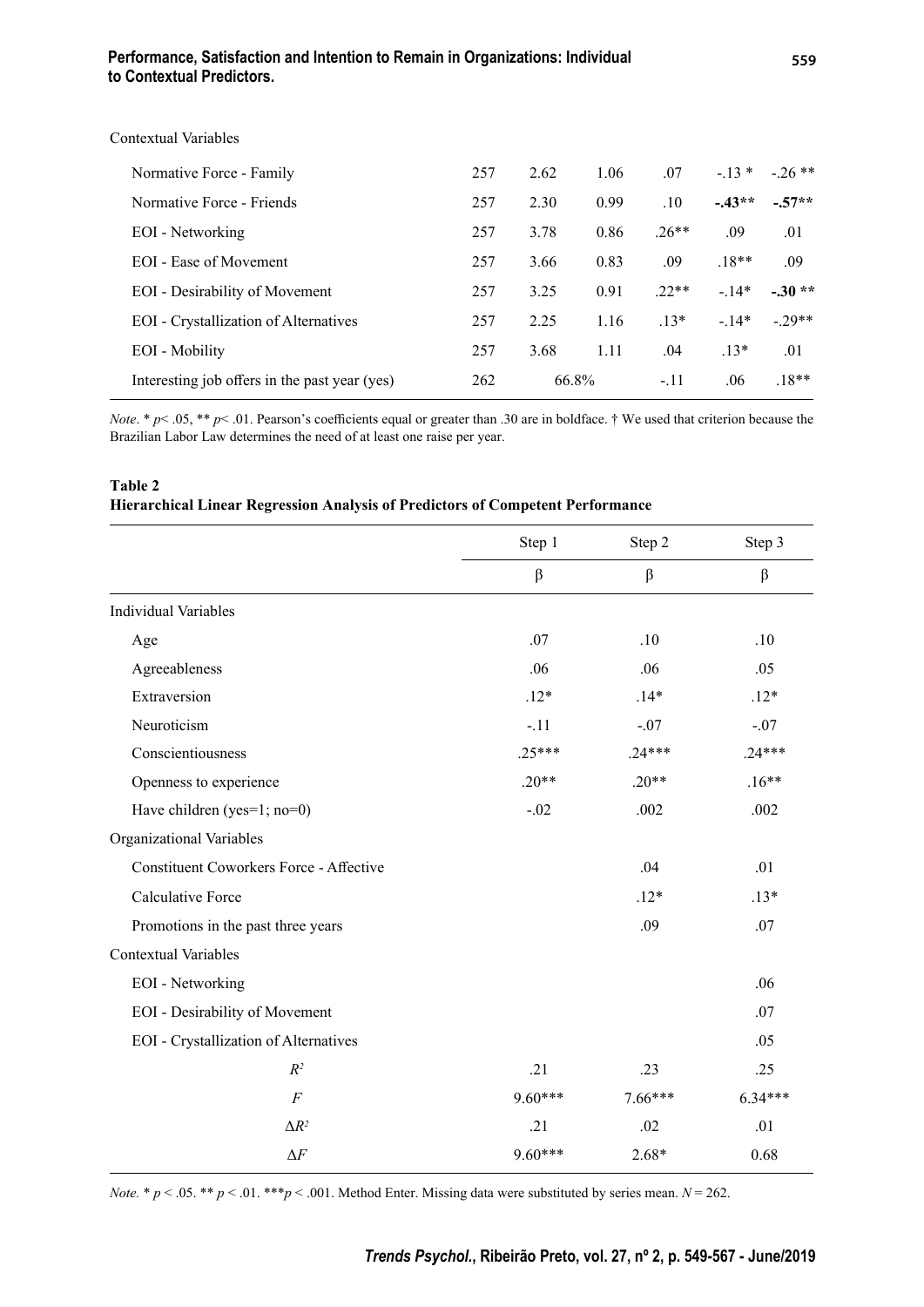As shown in Table 3, which presents the results of the Job Satisfaction model, the organizational aspects were those that added more explained variance (47%). In addition, the results show that none of the contextual variables was significant in the model. This suggests that only aspects over which the organization has a direct influence will contribute to individuals' satisfaction with their labor experience.

| <b>able</b> |  |
|-------------|--|
|-------------|--|

**Hierarchical Linear Regression Analysis of Predictors of Job Satisfaction**

|                                                | Step 1               | Step 2   | Step 3   |  |
|------------------------------------------------|----------------------|----------|----------|--|
|                                                | $\boldsymbol{\beta}$ | β        | $\beta$  |  |
| <b>Individual Variables</b>                    |                      |          |          |  |
| Neuroticism                                    | $-.22$               | $-.07$   | $-.05$   |  |
| Realization                                    | .09                  | .04      | .04      |  |
| Moral Attachment Force                         | .11                  | $-.02$   | .02      |  |
| Moral Withdrawal Force                         | $-.17**$             | $-.06$   | $-.02$   |  |
| Marital status (married=1; single=0)           | .11                  | .05      | .06      |  |
| Have children (yes=1; no=0)                    | $-.03$               | $-.04$   | $-.05$   |  |
| Organizational Variables                       |                      |          |          |  |
| Salary                                         |                      | .01      | $-.02$   |  |
| Contractual Force - Obligation                 |                      | $.27***$ | $.25***$ |  |
| Contractual Force - Violation                  |                      | $-.04$   | $-.01$   |  |
| <b>Constituent Coworkers Force - Affective</b> |                      | .04      | .04      |  |
| Constituent Supervisor Force - Continuance     |                      | $-.08$   | $-.08$   |  |
| Constituent Supervisor Force - Affective       |                      | $.23**$  | $.24**$  |  |
| Calculative Force                              |                      | $.29***$ | $.24***$ |  |
| Behavioral Force - Inertia                     |                      | $-.02$   | $-.03$   |  |
| Behavioral Force - Psychological Costs         |                      | $.24***$ | $.23***$ |  |
| <b>Contextual Variables</b>                    |                      |          |          |  |
| Normative Force - Family                       |                      |          | .002     |  |
| Normative Force - Friends                      |                      |          | $-.10$   |  |
| <b>EOI</b> - Ease of Movement                  |                      |          | .05      |  |
| <b>EOI</b> - Desirability of Movement          |                      |          | $-.05$   |  |
| EOI - Crystallization of Alternatives          |                      |          | $-.04$   |  |
| EOI - Mobility                                 |                      |          | .03      |  |
| $\mathbb{R}^2$                                 | .15                  | .62      | .63      |  |
| $\cal F$                                       | $7.40***$            | 26.4***  | 19.7***  |  |
| $\Delta R^2$                                   | .15                  | .47      | .01      |  |
| $\Delta F$                                     | $7.40***$            | 33.5***  | 1.67     |  |

*Note.* \*\* *p* < .01. \*\*\* *p* < .001. Method Enter. Missing data were substituted by series mean. *N* = 262.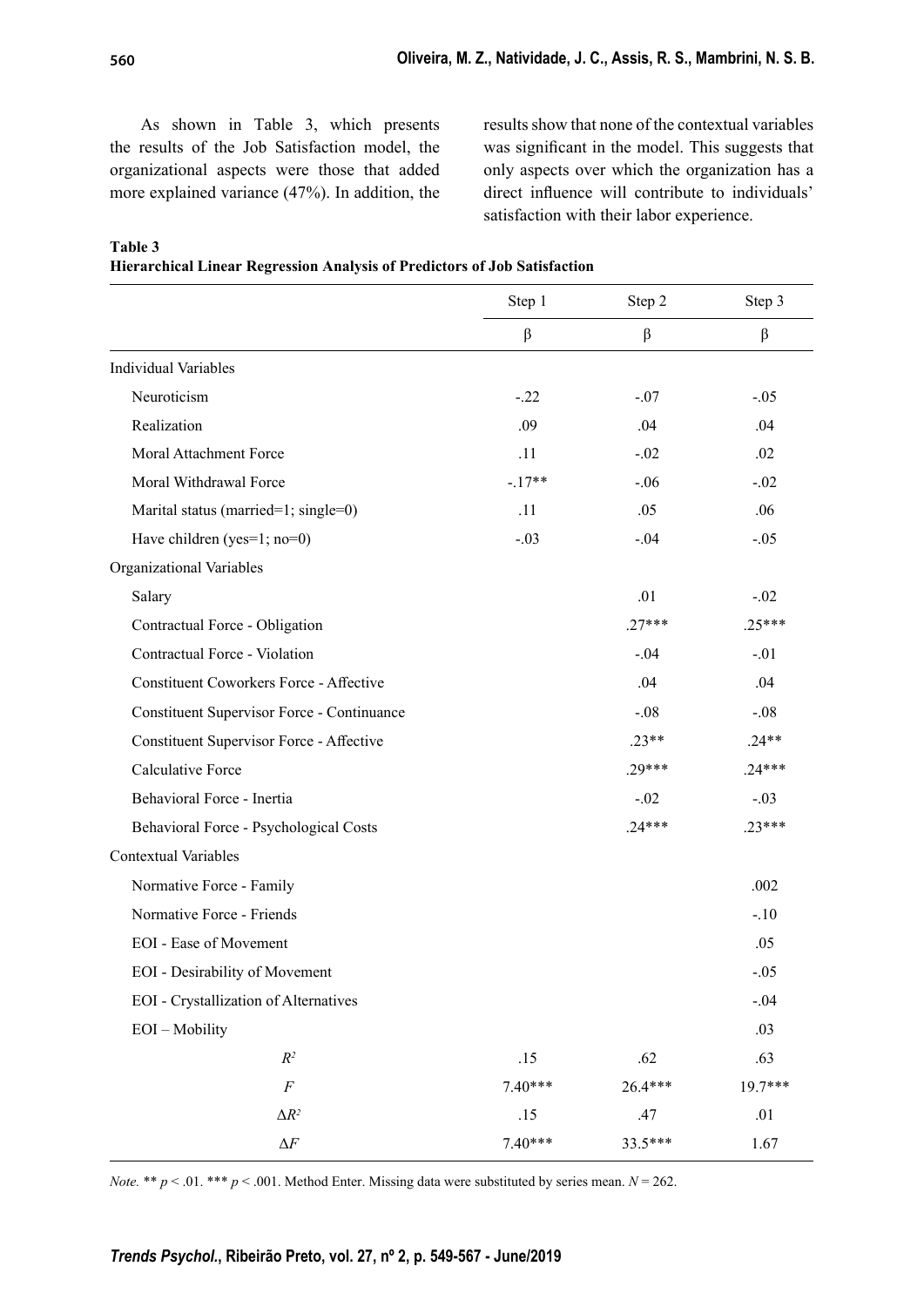### **Performance, Satisfaction and Intention to Remain in Organizations: Individual to Contextual Predictors.**

In the Intention to remain model, shown in Table 4, variables representing the three aspects investigated (individual, organizational, and contextual) were significant in the model. The organizational variables were the ones explaining the higher rate of variance (35%). These results suggest that the intention to remain with or to leave an organization are more complex than the other two target variables investigated. In addition, the results of the three regression analyses combined make it clear that only one of the aspects investigated contributed to explain the variation in all the target variables: the calculative force.

Step 1 Step 2 Step 3 βββ Individual Variables Neuroticism -07 -04 Moral Force – Withdrawal  $-28***$  -.20\*\*\* -.13\*\* Organizational Variables Salary .06 .05 Contractual Force – Obligation .05 .05 .05 .05 Contractual Force – Violation  $\sim$  -.16<sup>\*\*</sup>  $\sim$  -.09 Constituent Coworkers – Affective  $.04$  .004 .04 Constituent Supervisor - Continuance -.06 -.05 Constituent Supervisor – Affective .03 .02 Calculative Force .38\*\*\* .33\*\*\* Behavioral Force – Inertia .04 Behavioral Force - Psychological Costs ... 10 .09 Promotions in the past three years (yes=1; no=0)  $.07$  .06 More than three pay raises in the past three years (yes=1; no=0)  $.01$  .01  $.01$ Contextual variables Normative Force – Family  $-0.03$ Normative Force – Friends  $-21**$ EOI - Desirability of Movement -.10 EOI - Crystallization of Alternatives -... 10 Interesting job offer in the past year (yes=1; no=0)  $.02$ *R2* .12 .47 .55 *F* 17.9\*\*\* 16.9\*\*\* 16.5\*\*\*  $\Delta R^2$  .12 .35 .08 Δ*F* 17.9\*\*\* 14.8\*\*\* 8.73\*\*\*

**Table 4**

**Hierarchical Linear Regression Analysis of Predictors of Intention to Remain**

*Note.* \*\*  $p < 0.01$ . \*\*\*  $p < 0.001$ . Method Enter. Missing data were substituted by series mean.  $N = 262$ .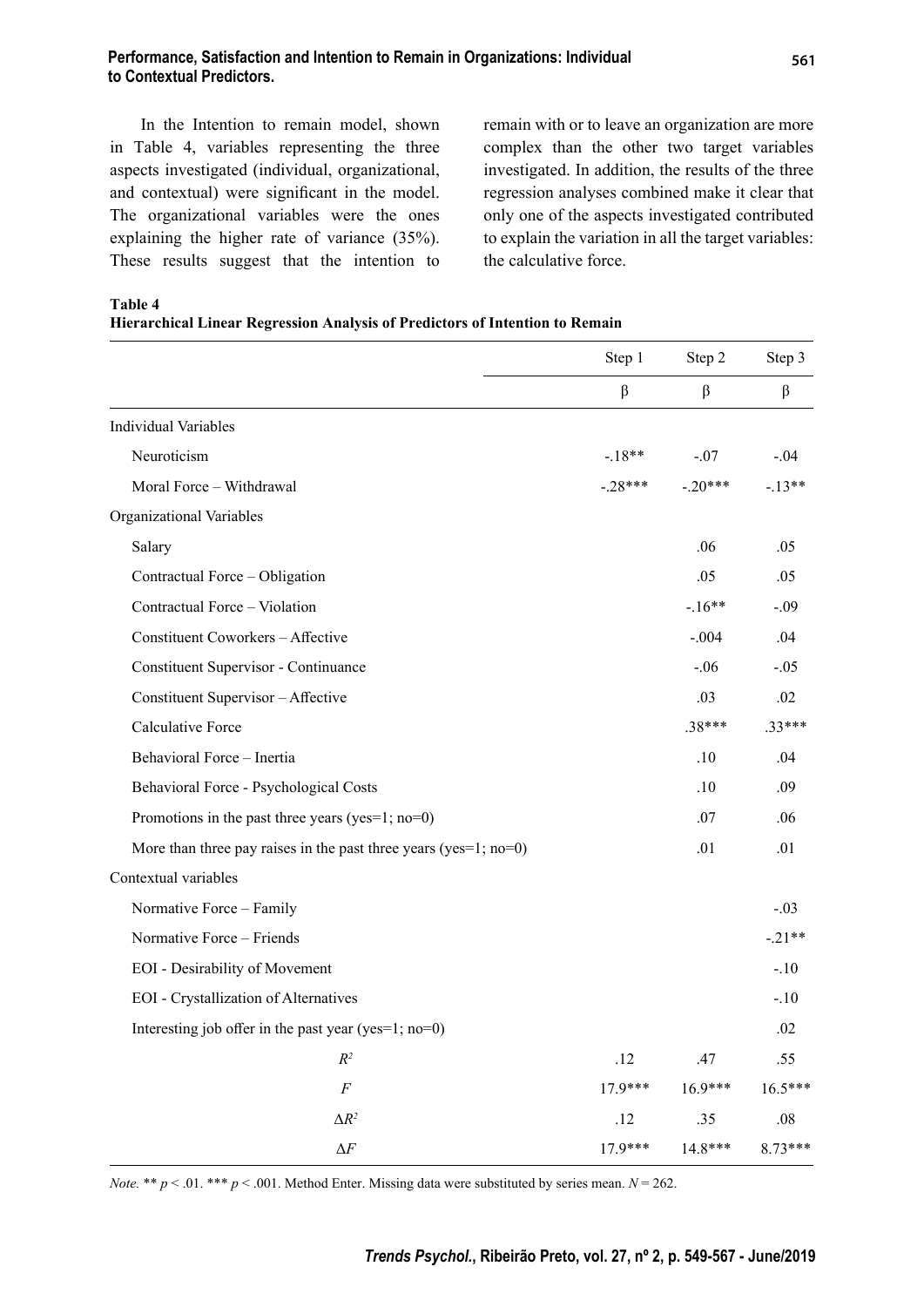# **Discussion**

The main purpose of this study was to investigate predictors of three variables of interest, both of POP and professionals working in career management within an organizational context. Those variables were competent performance, job satisfaction and intention to remain in the organization. Then, we sought to identify whether there would be, and what would be common predictors for these three target variables.

For competent performance, we found four significant variables, which explained 25% of the variance. They were extraversion, conscientiousness, openness to experience, and calculative force – the perception that it is possible to achieve career goals and values when one remains in the organization. The fact that personality variables were those that most contributed to the competent performance explanation is consistent with the results observed in Brazilian and international studies (e.g. Coelho & Borges-Andrade, 2011).

Generally, studies on the subject identify as individual aspects of a performance background, to the detriment of contextual and organizational performances, suggesting the existence of innate components associated with performance (Meyers et al., 2013; Rodrigues & Rebelo, 2013). This is in agreement with the positive psychology publications that assign the conditions for a person presenting the best performance possible to him/her to individual forces (Luthans, 2002). These strengths are usually understood as personality traits and thus innate, but can be developed to some extent (Meyers et al., 2013; Salanova et al., 2016).

It is suggested, based on the results that organizations interested in attracting and retaining employees, who have competent performance, should take into account individual features from early stages of their recruitment processes. The review of 9.299 articles conducted by Carpini et al. (2017) showed that characteristics such as Personality, Conscientiousness, Age, Gender and Cognitive ability, for example have correlations with job performance. This measure

could help human resources professionals to find candidates able to contribute more effectively to the organization business.

Another action that can generate positive results for the organization is to identify and invest in strengths of employees, who have already joined the organization (Oliveira et al., 2013). As well as presenting them with challenges that fit their strengths (Cerasoli et al., 2014), because by doing this, professionals are required to maintain a positive adjustment under challenging circumstances, which helps them to improve their strengths and, under pressure, to maintain performance and results (Salanova et al., 2016). According to literature, this measure could promote better performances both for individuals and for organizations (Cerasoli et al., 2014; Luthans, 2002; Salanova et al., 2016)

It should be noted that the calculative force was the only organizational aspect that contributed to the variation of competent performance. It is possible that professionals, who realize that they have good chances of achieving their life and career goals in one organization, assign greater meaning to work experience, and thus perform better (Cerasoli et al., 2014). This idea is in consonance with the results obtained in the report by LinkedIn. It pointed that the main reason for changing jobs in the year 2017 was "the concern about the lack of opportunities for advancement", followed by the "desire for more challenging job" (Booz, 2018). It is possible that foreseeing an interesting and challenging future ahead motivates professionals to perform better, in order to achieve their goals.

In addition, according to Peterson and Seligman (2004), all individuals have strengths, and pursuing those strengths would be accompanied by positive feelings such as renovation, high energy, intrinsic motivation, authenticity and self-fulfillment. As pointed by Salanova et al., (2016), workers who not only fulfill their duties, but also "go the extra mile", show increased performance. Therefore, use and mastering of strengths could explain the contribution of calculative force as a predictor of competent performance.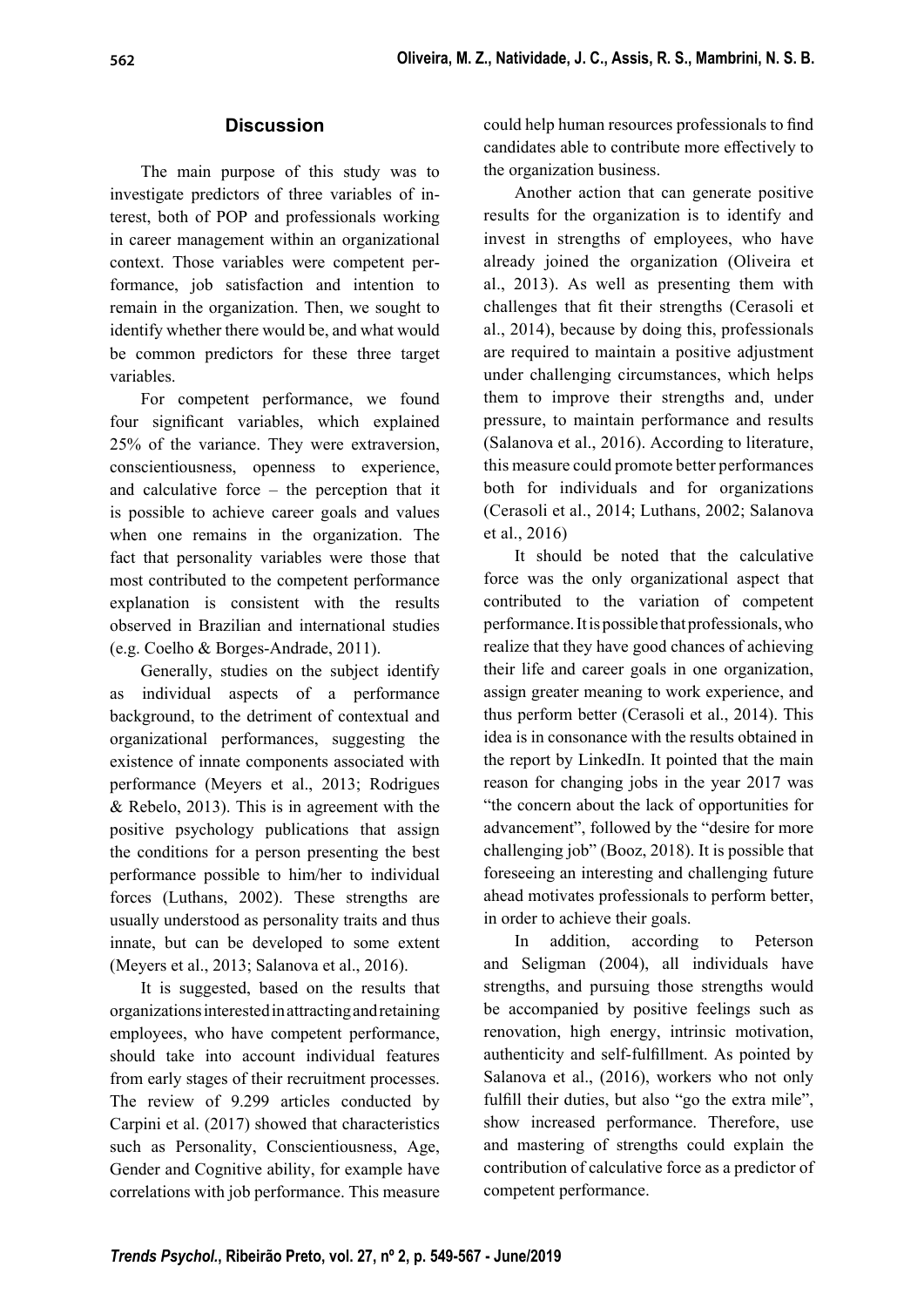Similarly to what happened with performance, in general, contextual factors were not significant to explain the variation in job satisfaction. The same has happened to the individual variables. Thus, a variance of 63% in this variable was explained by only four organizational variables - indicating the importance of human resources practices and organizational policies in promoting an optimal experience for individuals and the organizations (Salanova et al., 2016). More specifically, our results show that professionals, who are happy with the organization, usually like their supervisors and the relationship they have with them, and evaluate that there are important psychological costs that might arise when they leave their jobs.

In this regard, researches indicate that organizational aspects, such as the relationship with the supervisor and their ability to influence the environment, affect job satisfaction (Belias  $\&$ Koustelios, 2014). In line with this, the research conducted by LinkedIn, showed that some of the biggest reasons for leaving a job involved dissatisfaction with leadership (41%) and with the work environment (36%; Booz, 2018).

These results allow emphasizing the importance of realizing that it is possible to achieve career goals in the organization (Calculative force), as well as that the psychological contract with the organization is being fulfilled (Contractual force-obligation). They also suggest that organizations could contribute to the satisfaction of its employees keeping promises made, and avoiding making promises that cannot be kept (Maertz & Boyar, 2012). Likewise, being clear about their professionals' expectations regarding their careers in the organization (Abattiello et al., 2018), and keeping an open communication about the possibilities and limitations related to their development, would increase their chances of remaining at the job (Booz, 2018; Oliveira, 2014). Both measures would lead to higher levels of satisfaction with their jobs and with the organization (Abattiello et al., 2018; Booz, 2018; Maertz & Boyar, 2012).

The job satisfaction explanation solely by organizational variables is against what is observed in international literature, which tends to investigate primarily the individual background of this variable. However, for some authors, despite the strength of this trend, it is also important to investigate the organizational background, since it allows us establishing connections with results that are directly significant to most businesses (Harter, Schmidt, & Hayes, 2002; Van De Voorde, Paauwe, & Van Veldhoven, 2012). Thus, the fact that satisfaction is explained exclusively by organizational backgrounds suggests that it will be more easily monitored and influenced by the organization than, for instance, the competent performance.

A survey conducted by Deloitte (a multinational professional services network) with over 11.000 human resources and business leaders about the trends for Human Capital for 2018 showed results that are consistent with ours. They reveal that employees, in different companies, demand that organizations expand their benefits to include programs for physical, mental, financial and spiritual health. Meanwhile, most of the participating companies (59%) are not working on the subject at all, or only offer very basic programs (Abattiello et al., 2018), showing little attention to general aspects related to the satisfaction and well-being of their employees. Caring for those aspects is important, as pointed by Salanova et al. (2016), because they mediate the relationship between the perceptions that workers have of their organizational social context and performance.

The results of our research also indicated that 55% from the variance in intention to remain in the organization are explained by individual, organizational and contextual variables. More specifically, to remain in the organization, it is necessary that professionals deem an often change of employers as a negative aspect for their careers. Furthermore, they need to be encouraged and supported by friends to remain, and think it is possible to achieve their career values and goals in the future within the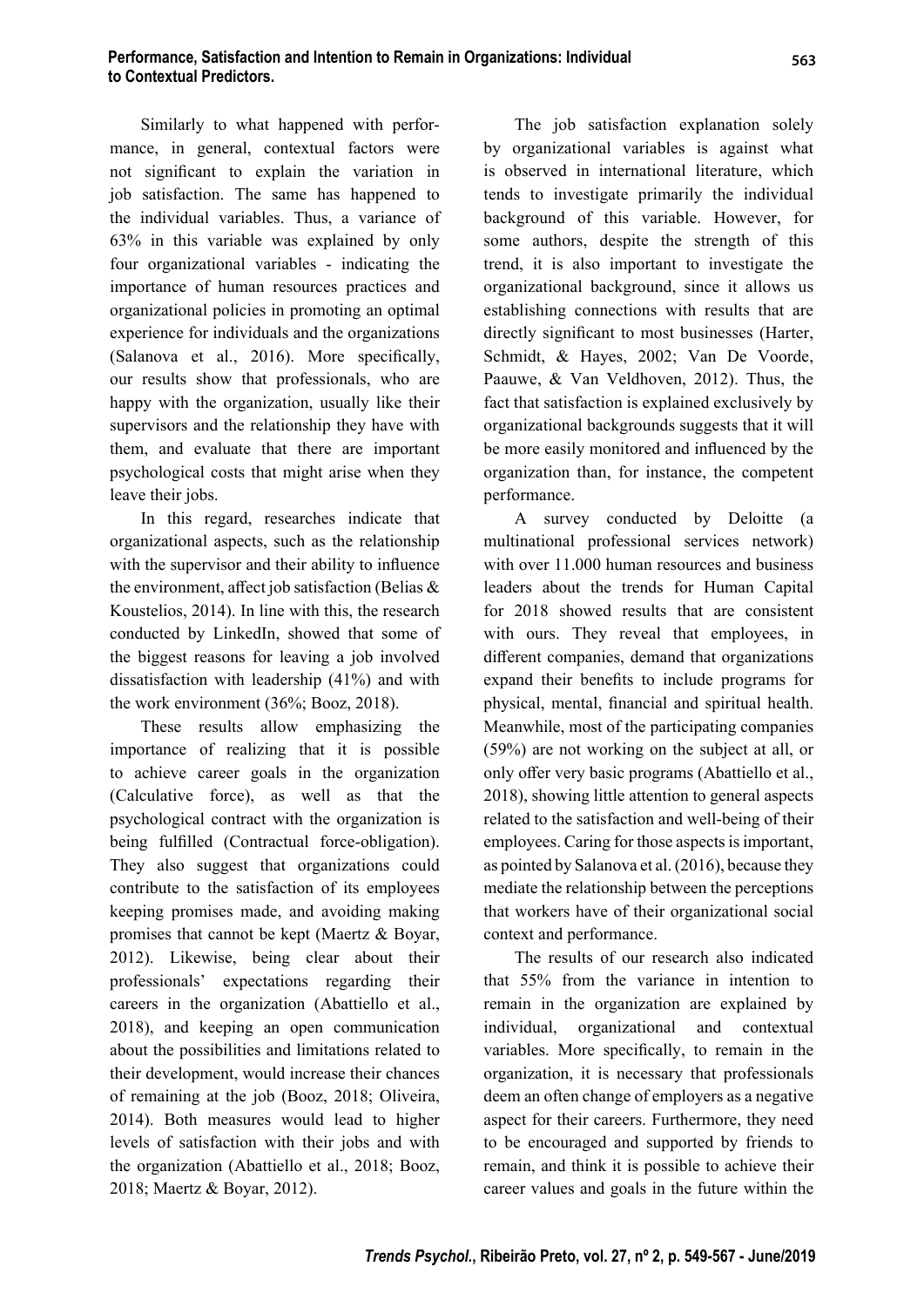organization they work for. This is in line with the findings of Maertz and Boyar  $(2012)$ .

Studies propose that moral forces are based on relatively steady values about the turnover behavior, which would make difficult to increase the moral pro-permanence forces in professionals already employed by the organization (Maertz & Boyar, 2012). Additionally, there is evidence that professionals that think it is positive for their careers to change employers frequently (proturnover) experienced a greater number of jobs in less time, when compared to those who consider such as a negative behavior (Hom et al., 2017; Oliveira, 2014). With regard to the contribution of friends to change the intention to remain in the company, the literature suggests that the significance lies on the impact that individual career decisions have on the relationships with friends (Maertz  $&$  Griffeth, 2004).

Finally, the only variable that contributed to the variation in competent performance, job satisfaction, and in the intention to remain, was the calculative force. This force may be strengthened whenever the organization and the employee establish a clear communication on how his/her career will develop, list explicit and achievable criteria for this advance, and create other development opportunities for employees to achieve their future goals. Such measures require more commitment of Human Resources departments, since this is about a developmental approach, where management must know the "next step" of each individual in the organization, and discuss his/her possibilities regularly (Maertz & Boyar, 2012).

It is important to signal that this is in consonance with different studies. The aforementioned research conducted by Deloitte, for example, showed that one of the top five human capital trends for 2018 is proposing to employee's new pathways, from careers to experiences (Abattiello et al., 2018). The research also showed that most companies are not yet fully addressing these issues. This is in line with academic research, which affirms that careers have become more global, and are changing at an increased pace, leading to the restructuring of organizations and to a significant impact on the context in which careers are enacted (Baruch & Szűcs, 2015).

Therefore, both scientists and practitioners highlight that the contemporary challenge for human resources professionals, as well as for career counselors is, not promoting a steady progression along the organization's hierarchy. Instead, it is being in charge of a shift to a model that empowers individuals to acquire new experiences, develop themselves and be more responsible for their own career construction (Abattiello et al., 2018). In doing so, it is important to enable dialogues about the mutual expectations of individuals and organizations about perspectives for career - both professional and personal -, and performance, in order to increase the chances of retaining the most valuable employees and promoting optimal experiences for all parts.

# **Final Considerations**

The results obtained in the present study contribute to research and professional practice in the areas of positive organizational psychology and human resource management by presenting findings capable of supporting evidence based practice. However, it is important to point out some of its limitations. The first concerns the fact that participants were selected by convenience. Although 45% of the professionals invited to participate in the study have answered the online questionnaire, this is not a representative sample of the Brazilian population, which indicates the need for further studies to ascertain the stability and seek to generalize the results. Still, it is a study, which used exclusively self-response quantitative instruments because of the nature of the problem being investigated. Relevant information to the investigation of the reasons for retention, satisfaction and performance improvement in organizations could be obtained through in-depth interviews by future studies.

Despite these limitations, results suggest that organizations committed to promoting a competent performance, to improve the levels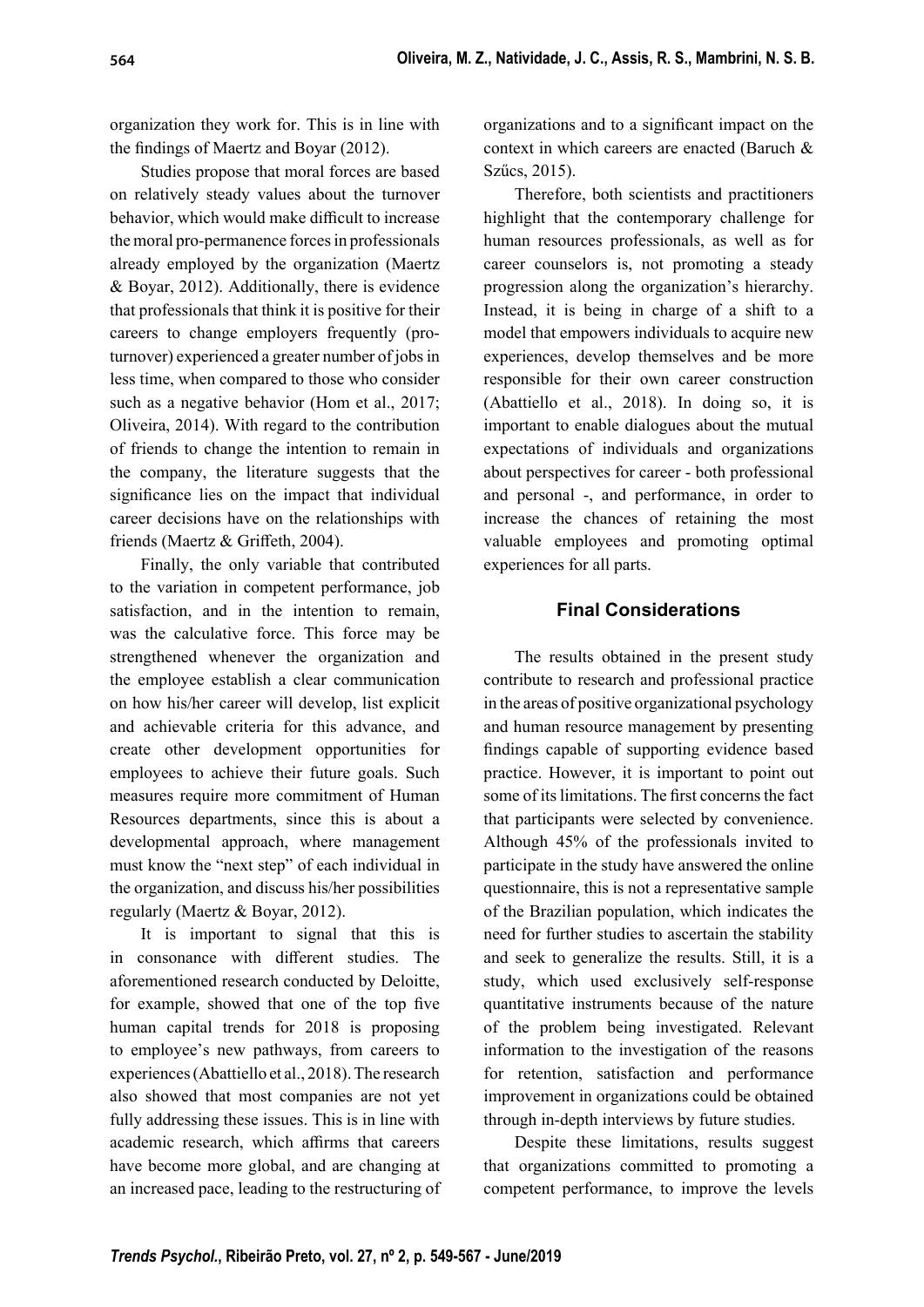of job satisfaction and to retain professionals, should pay more attention to people. Improving the performance of professionals requires identifying and encouraging their strengths (Salanova et al., 2016). On the other hand, in order to retain professionals and to keep them happy at work organizations, the latter should promote a positive work environment and communicate clearly what is expected from professionals, and what they can expect to achieve within the organization. These aspects, and not contextual factors, are more likely to help organizations to achieve their goals, improve their performance and become more competitive. To the extent that managers have this information, they can use it to develop interventions or policies able to influence individual decision-making, and promote actions at an organizational level (Allen et al., 2010).

# *Authors' Contributions*

Substantial contribution in the concept and design of the study: Manoela Ziebell de Oliveira and Jean Carlos Natividade

Contribution to data collection: Manoela Ziebell de Oliveira

Contribution to data analysis and interpretation: Manoela Ziebell de Oliveira and Jean Carlos Natividade

Contribution to manuscript preparation: Manoela Ziebell de Oliveira, Jean Carlos Natividade, Nathalia Mambrini Sandoval Barbosa and Rodrigo Soares de Assis

Contribution to critical revision, adding intelectual content: Manoela Ziebell de Oliveira, Jean Carlos Natividade, Nathalia Mambrini Sandoval Barbosa and Rodrigo Soares de Assis.

## *Confl icts of interest*

The authors declare that they have no conflict of interest related to the publication of this manuscript.

## **References**

Abattiello, A., Agarwal, D., Bersin, J., Lahiri, G., Schwartz, J., & Volini, E. (2018, March). *Global*  *Human Capital Trends 2018: The rise of the social enterprise* (Report). New York: Deloitte Insightsr.

- Aguinis, H., Gottfredson, R. K., & Joo, H. (2012). Using performance management to win the talent war. *Business Horizons, 55*, 609-616. doi: 10.1016/j.bushor.2012.05.007
- Allen, D. G., Bryant, P. C., & Vardaman, J. M. (2010). Retaining talent: Replacing misconceptions with evidence-based strategies. *Academy of Management Perspectives, 24*(2), 48-64. doi: 10.5465/amp.2010.51827775
- Bakker, A. B., & Schaufeli, W. B. (2008). Positive organizational behavior: Engaged employees in flourishing organizations. *Journal of Organizational Behavior, 29*, 147-154. doi: 10.1002/job.515
- Baruch, Y., & Szűcs, N. (2015). Career studies in search of theory: The rise and rise of concepts. *Career Development International, 20*(1), 3-20. doi: 10.1108/CDI-11-2013-0137
- Belias, D., & Koustelios, A. (2014). Organizational culture and job satisfaction: A review. *International Review of Management and Marketing, 4*(2), 132-149. doi: 10.1016/j. sbspro.2015.01.1206
- Booz, M. (2018). *These three Industries Have the Highest Talent Turnover Rates* [Blog post]. Retrieved from https://business.linkedin.com/ talent-solutions/blog/trends-and-research/2018/ the-3-industries-with-the-highest-turnover-rates
- Bitmiş, M. G., & Ergeneli, A. (2013). The role of psychological capital and trust in individual performance and job satisfaction relationship: A test of multiple mediation model. *Procedia - Social and Behavioral Sciences, 99*, 173-179. doi: 10.1016/j.sbspro.2013.10.483
- Carpini, J. A., Parker, S. K., & Griffin, M. A. (2017). A look back and a leap forward: A review and synthesis of the individual work performance literature. *Academy of Management Annals, 11*(2), 825-885 doi: 10.5465/annals.2015.0151
- Cerasoli, C. P., Nicklin, J. M., & Ford, M. T. (2014). Intrinsic motivation and extrinsic incentives jointly predict performance: A 40-Year metaanalysis. *Psychological Bulletin, 140*(4), 980- 1008. doi: 10.1037/a0035661
- Coelho, F. A., Jr. (2009). *Suporte à aprendizagem, satisfação no trabalho e desempenho: Um estudo*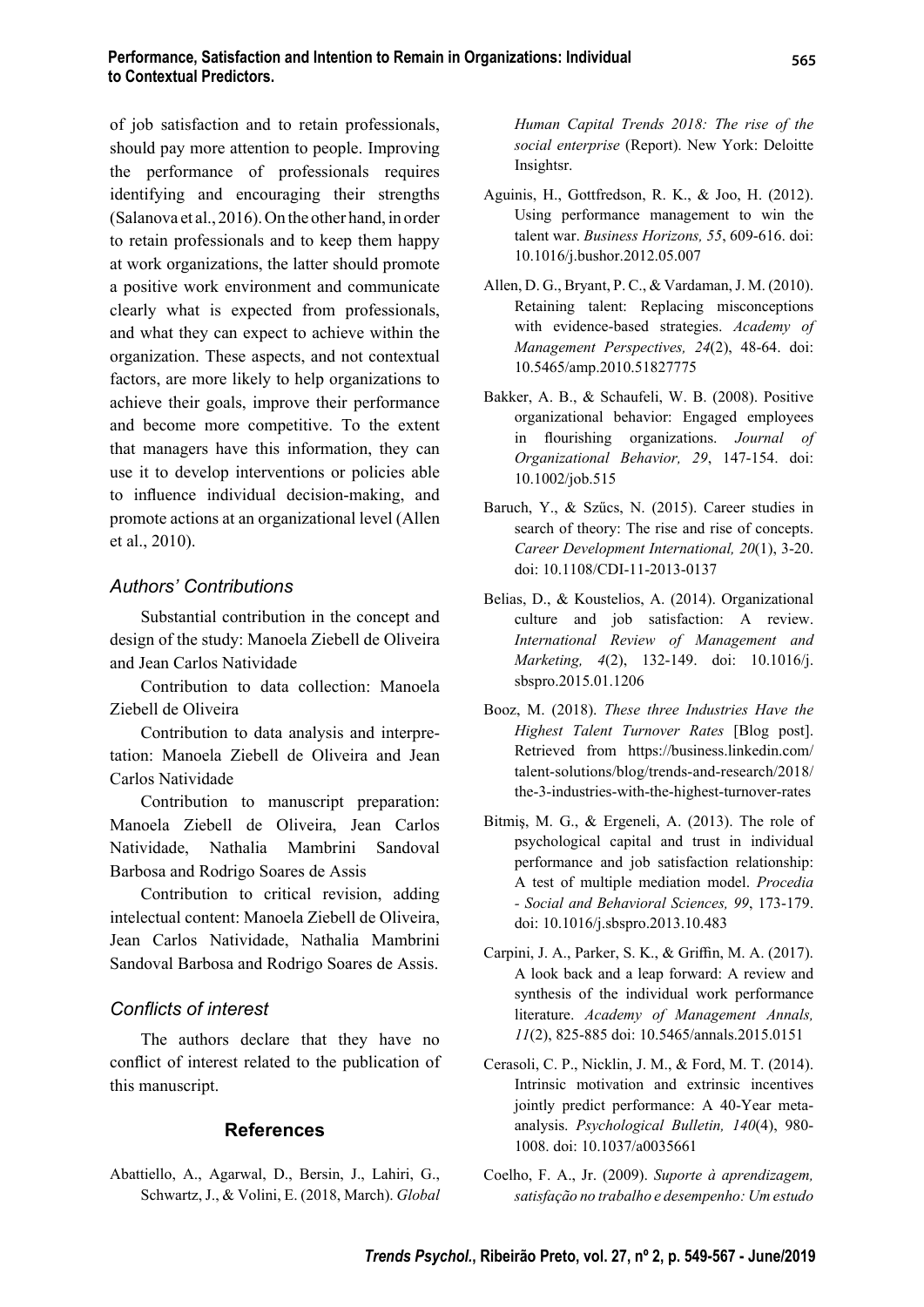*multinível* (Unpublished doctoral dissertation). Universidade de Brasília, DF, Brazil.

- Coelho, F. A., Jr., & Borges-Andrade, J. E. (2011). Efeitos de variáveis individuais e contextuais sobre desempenho individual no trabalho. *Estudos de Psicologia* (Natal), *16*(2), 111-120. doi: 10.1590/s1413-294x2011000200001
- Donaldson, S. I., & Dollwet, M. (2013). Taming the waves and wild horses of Positive Organizational Psychology. In A. B. Bakker (Ed.), *Advances in Positive Organizational Psychology* (pp. 1-21). Bingley, UK: Emerald Group.
- Donaldson, S. I., Dollwet, M., & Rao, M. A. (2015). Happiness, excellence, and optimal human functioning revisited: Examining the peerreviewed literature linked to positive psychology. *The Journal of Positive Psychology, 10*(3), 185- 195. doi: 10.1080/17439760.2014.943801
- Donaldson, S. I., & Ko, I. (2010). Positive organizational psychology, behavior, and scholarship: A review of the emerging literature and evidence base. *The Journal of Positive Psychology, 5*(3), 177-191. doi: 10.1080/17439761003790930
- Griff eth, R. W., & Hom, P. W. (2001). *Retaining valued employees*. Thousand Oaks, CA: Sage.
- Griffeth, R. W., Hom, P. W., & Gaertner, S. (2001). A meta-analysis of antecedents and correlates of employee turnover: Update, moderator tests, and research implications for the next millennium. *Journal of Management, 26*, 463-488. doi: 10.1177/014920630002600305
- Harter, J. K., Schmidt, F. L., & Hayes, T. L. (2002). Business-unit-level relationship between employee satisfaction, employee engagement, and business outcomes: A meta-analysis. *Journal of Applied Psychology, 87*(2), 268-279. doi: 10.1037/0021-9010.87.2.268
- Hauck, N., Filho, Machado, W. L., Teixeira, M. A. P., & Bandeira, D. R. (2012). Validity evidences of mini-markers for assessing the Big Five Personality Model. *Psicologia: Teoria e Pesquisa*, *28*(4), 417-423. doi: 10.1590/S0102- 37722012000400007
- Hom, P. J., Lee, T. W., Shaw, J. D., & Hausknecht, J. P. (2017). One hundred years of employee turnover theory and research. *Journal of Applied Psychology, 102*(3), 530-545. doi: 10.1037/ apl0000103
- Judge, T. A., Thoresen, C. J., Bono, J. E., & Patton, G. K. (2001). The job satisfaction-job performance relationship: A qualitative and quantitative review. *Psychological Bulletin, 127*(3), 376- 407. doi: 10.1037/0033-2909.127.3.376
- Lambert, E., & Hogan, N. (2008). The importance of job satisfaction and organizational commitment in shaping turnover intent: A test of a causal model. *Criminal Justice Review, 34*(1), 96-118. doi: 10.1177/0734016808324230
- Li, J. (J.), Lee, T. W., Mitchell, T. R., Hom, P. W., & Griffeth, R. W. (2016). The effects of proximal withdrawal states on job attitudes, job searching, intent to leave, and employee turnover. *Journal of Applied Psychology, 101*(10), 1436-1456. doi: 10.1037/apl0000147
- Luthans, F. (2002). The need for and meaning of positive organizational behavior. *Journal of Organizational Behavior, 23*, 695-706. doi: 10.1002/job.165
- Maertz, C. P., & Boyar, S. L. (2012). Theory-driven development of a comprehensive turnoverattachment motive survey. *Human Resources Management, 51*, 71-98. doi: 10.1002/ hrm.20464
- Maertz, C. P., & Griffeth, R. W. (2004). Eight motives of employee attachment and turnover: A theoretical synthesis with implications for research. *Journal of Management, 30*, 667-684. doi: 10.1016/j.jm.2004.04.001
- Mills, M. J., Fleck, C. R., & Kozikowski, A. (2013). Positive psychology at work: A conceptual review, state-of-practice assessment, and a look ahead. *The Journal of Positive Psychology, 8*(2), 153-164. doi: 10.1080/17439760.2013.776622
- Meyers, M. C., van Woerkom, M., & Dries, N. (2013). Talent - Innate or acquired? Theoretical considerations and their implications for talent management. *Human Resource Management Review, 4,* 305-321. doi: 10.1016/j. hrmr.2013.05.003
- Miao, R., Sun, J., Hou, X., & Li, T. (2012). Job satisfaction: Linking perceived organizational support, organizational justice with work outcomes in China. *Frontiers of Business Research in China, 6*(2), 169-200. doi: 10.3868/ s070-001-012-0009-2
- Morse, B. J., Weinhardt, J. M., Griffeth, R. W., & Oliveira, M. Z. (2014). Cross-cultural measurement invariance of the employment